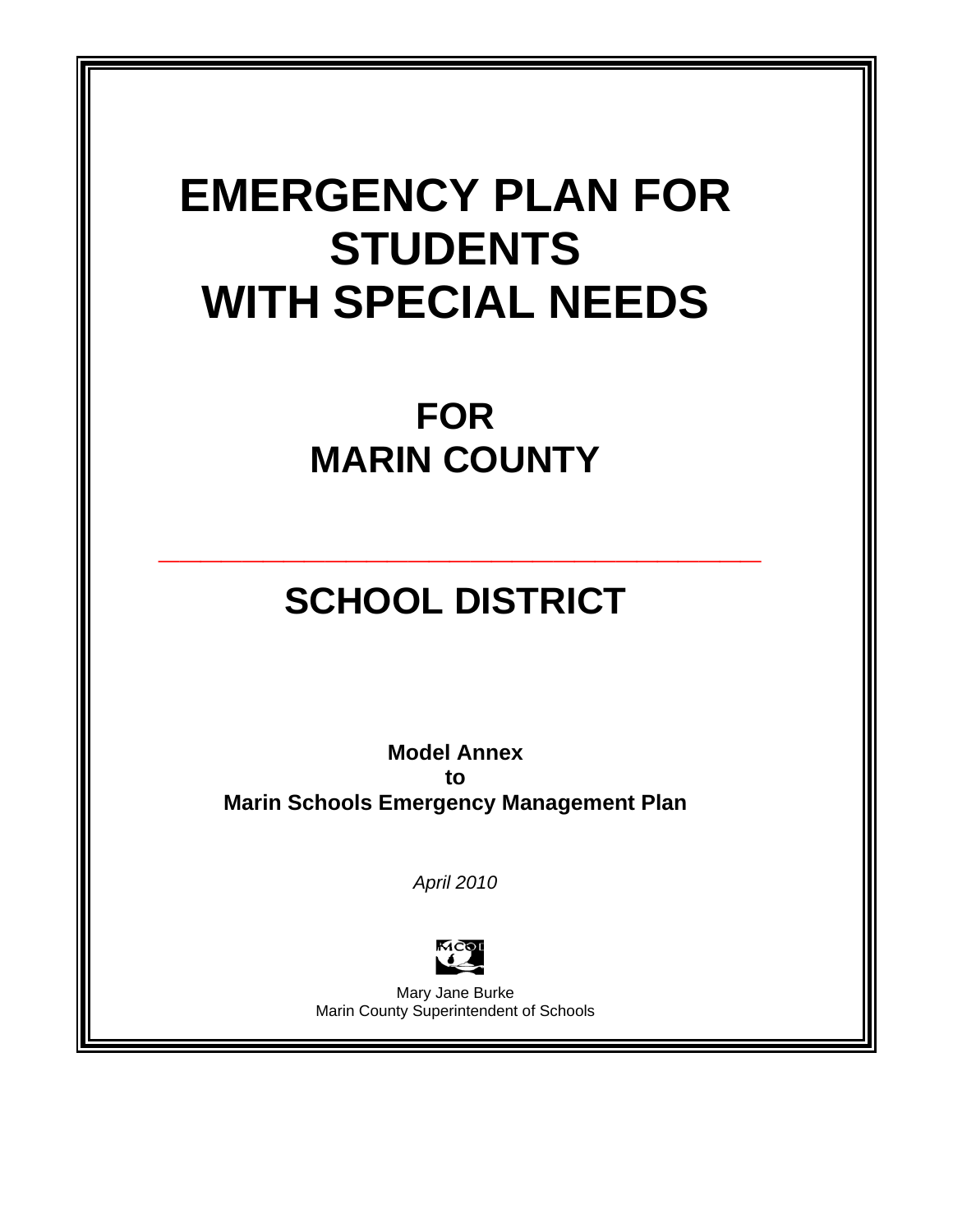# **TABLE OF CONTENTS**

|     |                                                                                     | Page No. |
|-----|-------------------------------------------------------------------------------------|----------|
| I.  | <b>PURPOSE OF PLAN</b><br>A. Presidential Mandate<br><b>B.</b> Planning Assumptions | 4        |
| П.  |                                                                                     | 6        |
| Ш.  | A. Teacher Survey: Students Needing Special Assistance  10                          | 10       |
| IV. | G. Drills<br>L.                                                                     | 12       |
| V.  | H. Other Considerations for Special Needs Populations  25                           | 22       |
|     | A. Restoration                                                                      | 26       |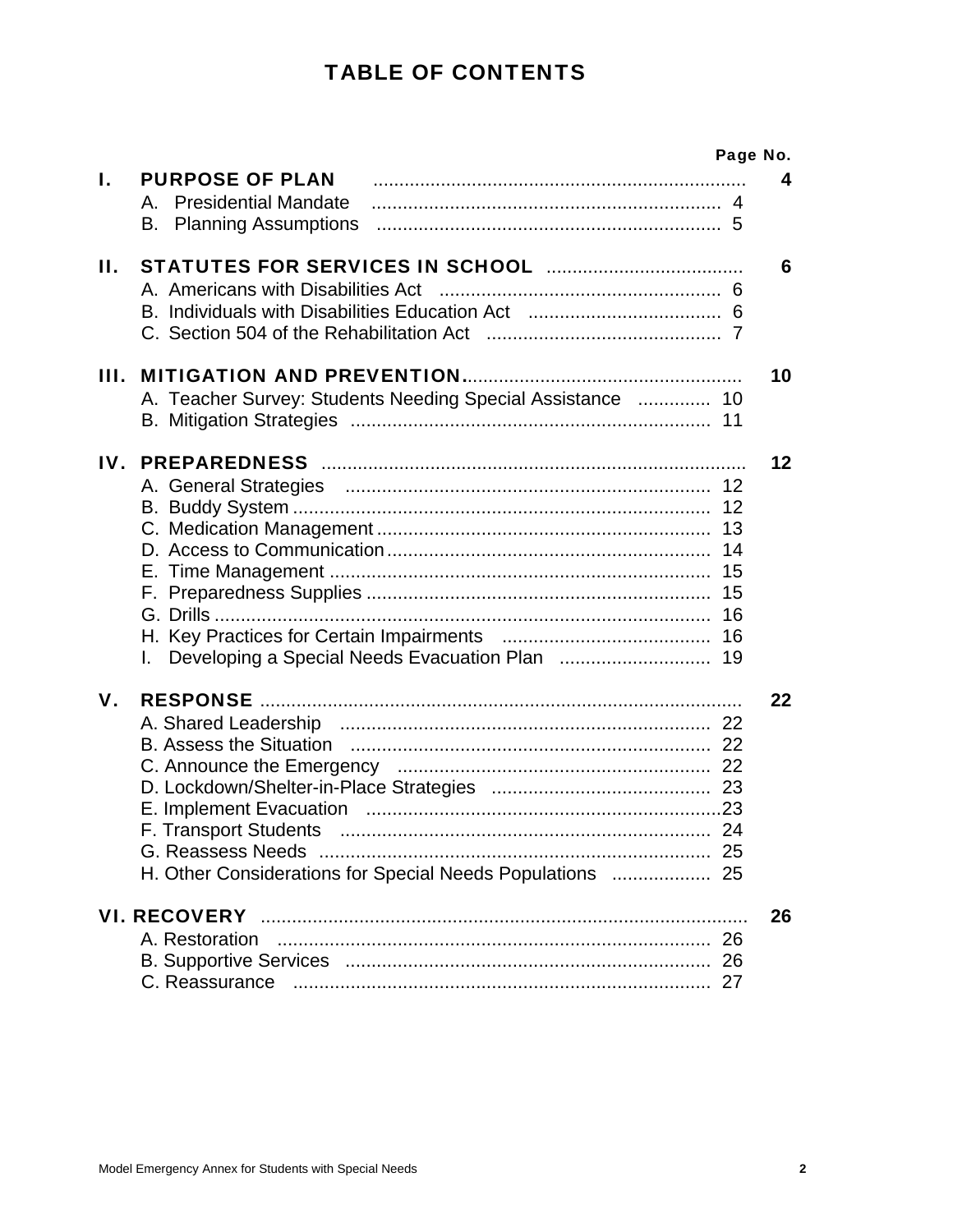|  | <b>VII. APPENDICES</b>                                        | 28. |
|--|---------------------------------------------------------------|-----|
|  | A. School Emergency Evacuation Planning Checklist             | 28  |
|  | B. Emergency Information Form for Students with Special Needs | 29  |
|  |                                                               | 31  |
|  | D. 72-Hour Medication Forms (English and Spanish)             | 32  |
|  |                                                               | 34  |
|  |                                                               | 36. |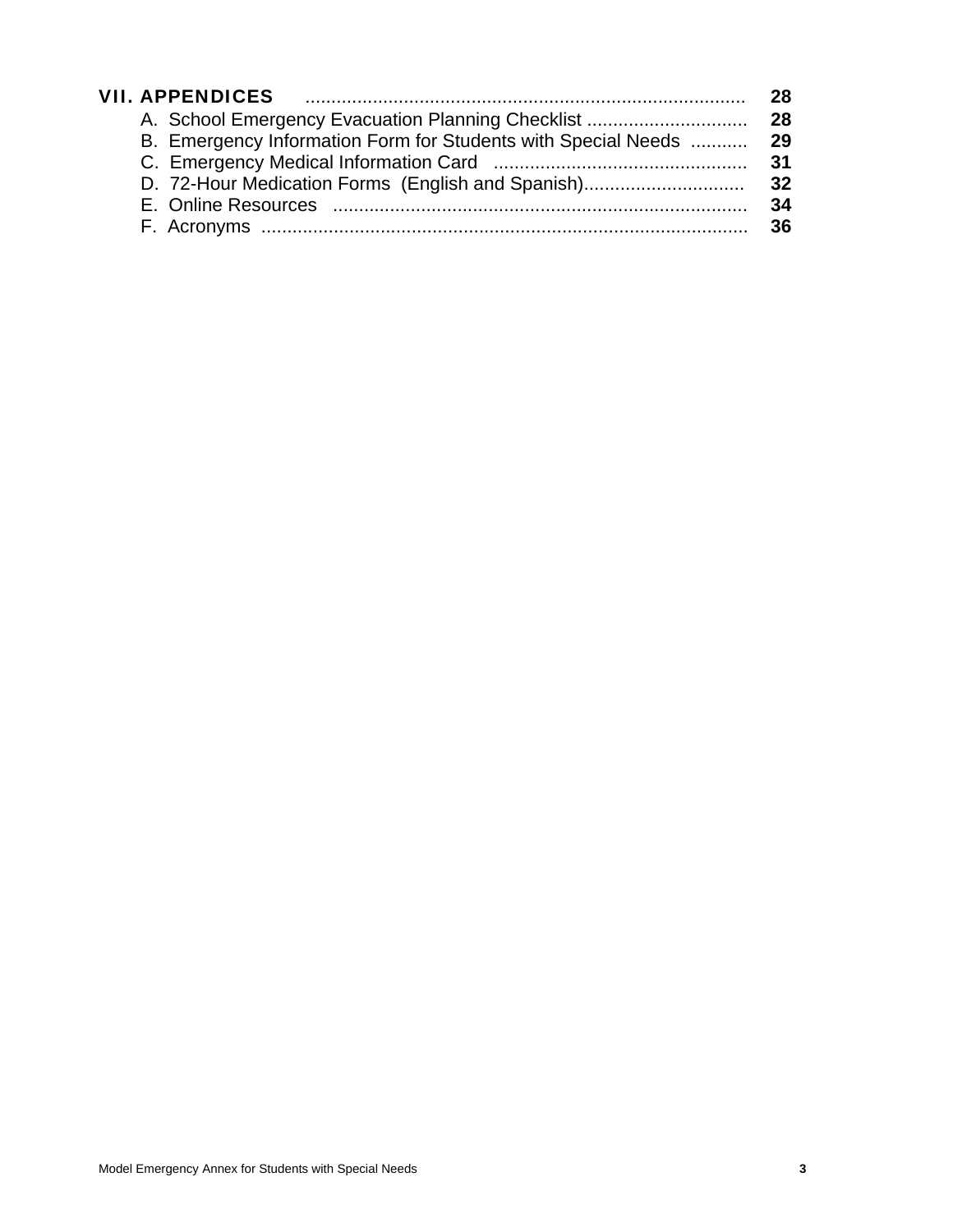# Marin County Schools Emergency Plan for Students with Special Needs

### Marin Schools Model Emergency Management Plan

The Marin Schools Emergency Management Plan consists of several components including the Model Plan, Appendices with Checklists, Forms, Sample Memos and Agreements, and Annexes. The Emergency Annex for Students with Special Needs is an incident management strategy that serves to augment the Marin Schools Emergency Management Plan. In order to ensure efficient and effective emergency management, the Model Plan must be implemented in its entirety.

# I. PURPOSE OF THE PLAN

The information contained in this document will assist school administrators, teachers, special education staff, parents, and students in planning for the support that may required for students with special needs in the event of an emergency For the purposes of this annex, students with special needs are those who cannot comfortably or safely access and use the standard resources offered in disaster preparedness, relief and recovery, whether their disability is chronic or temporary.

This plan includes procedures ensuring the full participation of students and staff with special needs and disabilities through the planning and implementation of mitigation, preparedness, response and recovery strategies as part of the overall management of school emergencies and disasters. Current thought identifies this population as those with access and functional needs (AFN).

### A. Presidential Mandate

On July 22, 2004, President George W. Bush signed Executive Order 13347, Individuals with Disabilities in Emergency Preparedness, which adds to existing legislation policy to ensure that the safety and security of individuals with disabilities are appropriately supported and requires public entities to include the unique needs of individuals with disabilities in their emergency preparedness planning.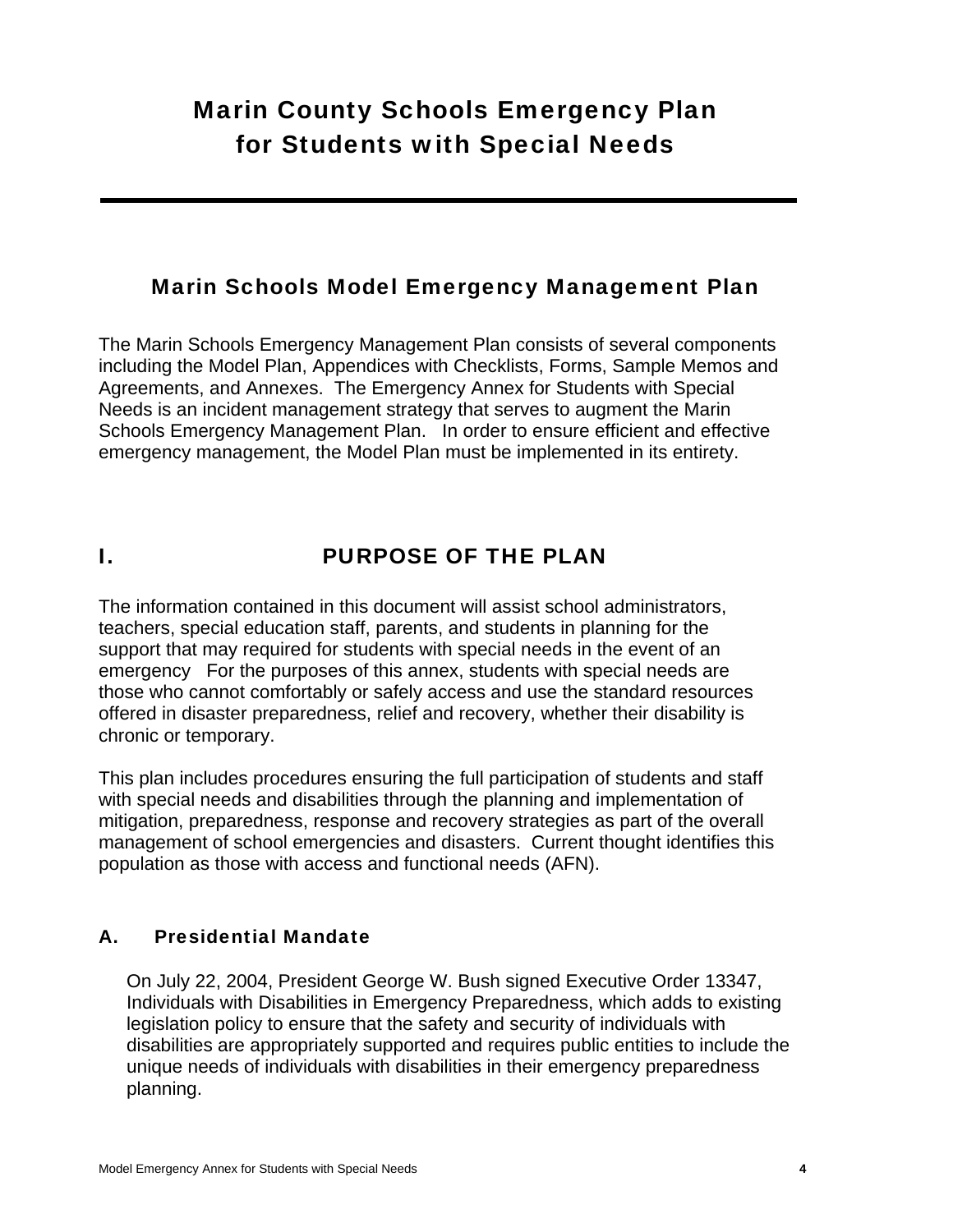### B. Planning Needs and Assumptions

For individuals with special needs, physical environments become a great deal more hostile and difficult to deal with during and after an emergency. The ability to get to accessible exits and personal items may be reduced. Communication may be impeded at a time when clear and rapid communication is crucial to safety and survival.

To comply with statutes involving students with special needs, individuals responsible for evacuation and emergency operation plans, notification protocols, shelter identification, emergency medical care and other emergency response and recovery programs must:

- **have sound working knowledge** of the accessibility and nondiscrimination requirements applicable under Federal disability rights laws;
- **know the special needs demographics** of the students attending classes on site;
- **involve students** and with different types of disabilities and staff and teachers in identifying the communication and transportation needs, accommodations, support systems, equipment, services, and supplies that they will need during an emergency;
- **consider emergency accommodations** for those with temporary disabilities;
- **identify existing resources** within the school and local community that meet the special needs of these students;
- **develop new community partners** and resources, as needed;
- **inform parents** about the efforts to keep their child safe at school;
- **identify medical needs** and make an appropriate plan;
- **determine transportation needs**, special vans and buses for students;
- **identify any necessary tools** such as personal response plans, evacuation equipment or visual aids;
- **include local responders** and establish a relationship with individual students with disabilities and their teachers.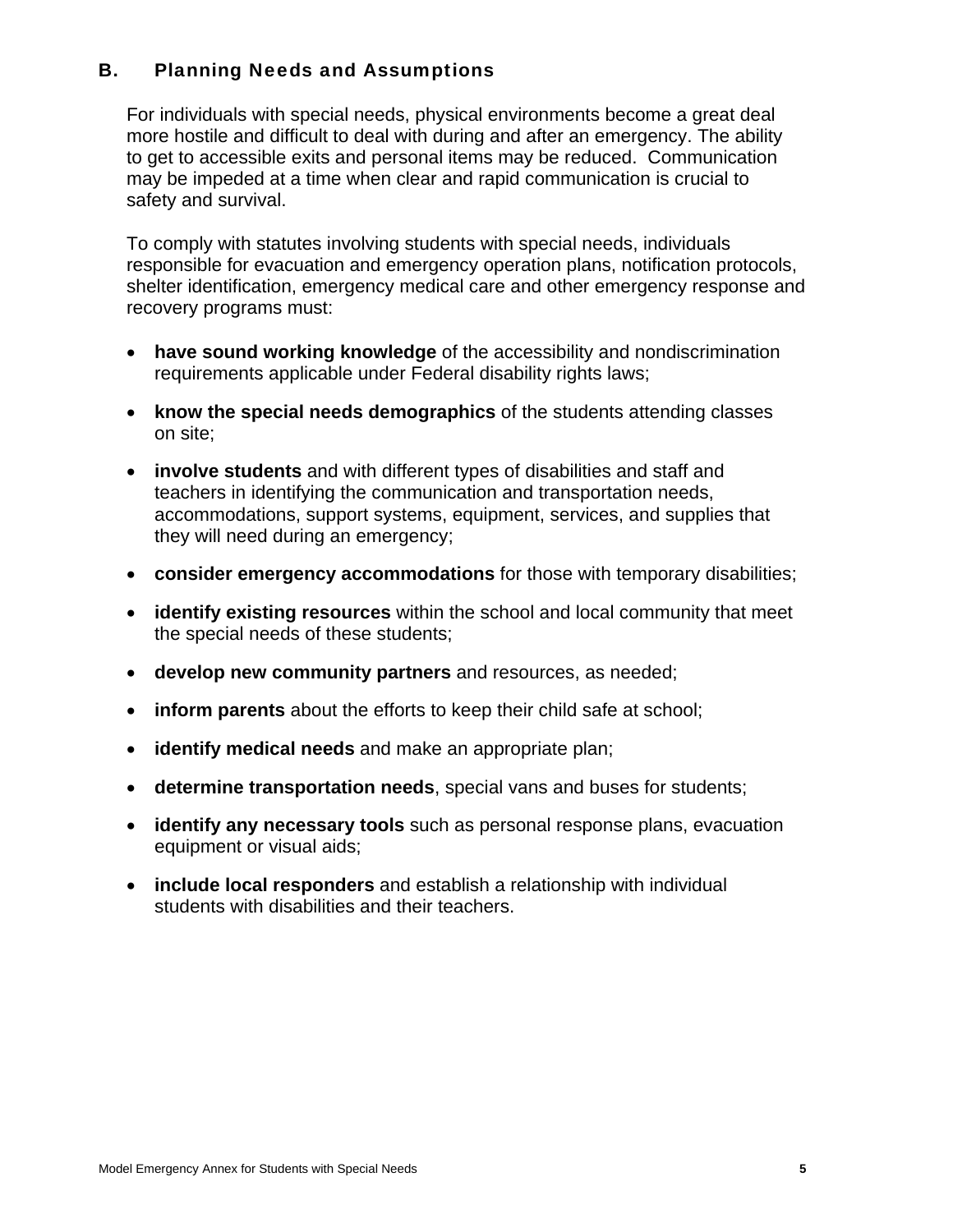Federal law mandates that every child will receive a free and appropriate public education (FAPE) in the least restrictive environment. Children who experience difficulties in school, due to physical or psychiatric disorders, emotional or behavioral problems and/or learning disorders or disabilities are entitled to receive special services or accommodations through the public schools. To support their ability to learn in school and participate in the benefits of any district program or activity, including emergency preparedness and school safety plans, three Federal laws apply to children with special needs:

- Americans with Disabilities Act of 1990 (amended 2008)
- Individuals with Disabilities Education Act of 1975 (amended 1997)
- Section 504 of the Rehabilitation Act of 1973 (revised 1978)

### A. Americans with Disabilities Act of 1990

The Americans with Disabilities Act (ADA) of 1990, including amendments which became effective in 2009, provides "a clear and comprehensive national mandate for the elimination of discrimination against individuals with disabilities." The ADA prohibits the exclusion of any qualified individual with a disability, by reason of such disability, from participation in or benefits of educational services, programs or activities.

### B. Individuals with Disabilities Education Act (IDEA)

The Individuals with Disabilities Education Act (IDEA) is a 1975 federal law, amended by the Office of Special Education Programs in 1997, which ensures services to children with special needs throughout the nation.

IDEA specifies 13 primary categories under the lead definition of a "child with a disability." (See Table 1, Categories of Disability Under IDEA Law.) These federal definitions guide how states define who is eligible for a free, appropriate public education under special education law. The IDEA requires the school to provide an individualized educational program (IEP) that is designed to meet the child's unique needs and provide the child with educational benefit.

### **Individual Education Program (IEP)**

IDEA requires that planning for the educational success of these students is done on an individual, case-by-case basis through the development of an Individual Education Program (IEP). The IEP is a written statement developed for each child with a disability that outlines measurable annual goals for each child's academic achievement and functional performance and specifies accommodations and modifications to be provided for the student.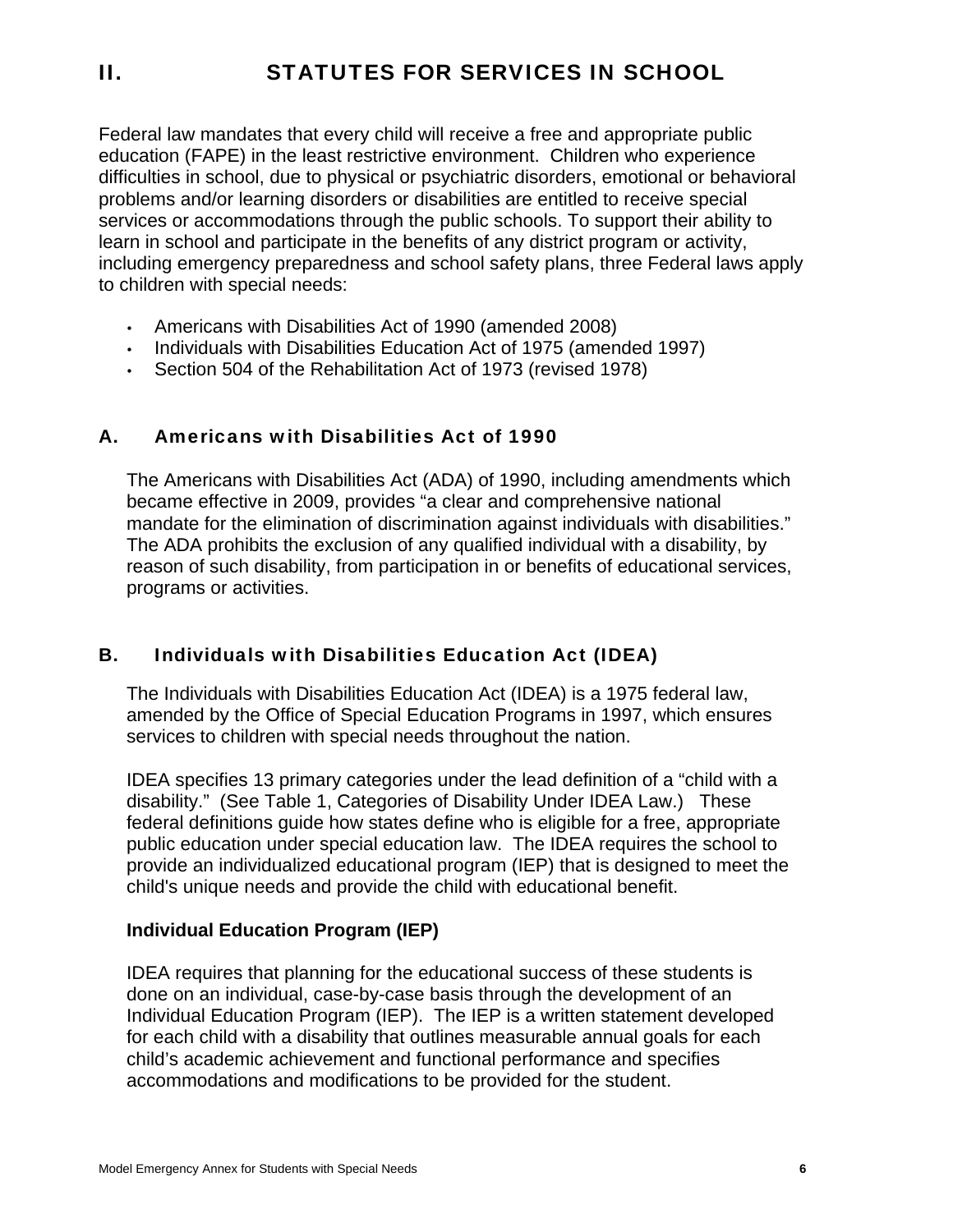Students with special needs who are self-sufficient under normal circumstances may have to rely on others in an emergency. They may require additional assistance during and after an incident in functional areas, including, but not limited to: communication, transportation, supervision, medical care and reestablishing independence. While not explicitly stated, a component of the IEP for related services must consider the particular needs of the child to ensure his or her safety during an emergency that includes evacuation from a classroom and building.

### C. Section 504 of the Rehabilitation Act of 1973

In 1978, the U.S. Department of Education (DOE) issued regulations to implement Section 504 of the Rehabilitation Act of 1973. These regulations applied to institutions receiving federal funds. Section 504, as revised, states in part: "No otherwise qualified individuals with disabilities in the United States . . . shall, solely by reason of the disability be excluded from the participation in, be denied the benefits of, or be subjected to discrimination under any program or activity receiving Federal financial assistance."

Under Section 504, any student who has a physical or mental impairment that substantially limits one or more major life activities\*, has a record of such an impairment and is regarding as having such an impairment is considered disabled. Typically, children covered under Section 504 either have impairments that do not fit within the eligibility categories of IDEA or that may not be as apparent as those covered under IDEA.

The Individualized School Healthcare Plan (ISHP) articulates the healthcare accommodations required for each student qualified for service under the Section 504 regulation. The ISHP assists in the safe and accurate delivery of healthcare services in school. It is specifically a nursing care plan, developed by the school nurse with parent input. A copy of this plan is included in the school disaster plan and attached to the IEP.

\* Major life activities are those basic activities that the average person in the general population can perform with little or no difficulty, such as caring for one's self, performing manual tasks, walking seeing, hearing, speaking, breathing, learning, working, sitting, standing, lifting, reaching, thinking, concentrating ,interacting with others and reading.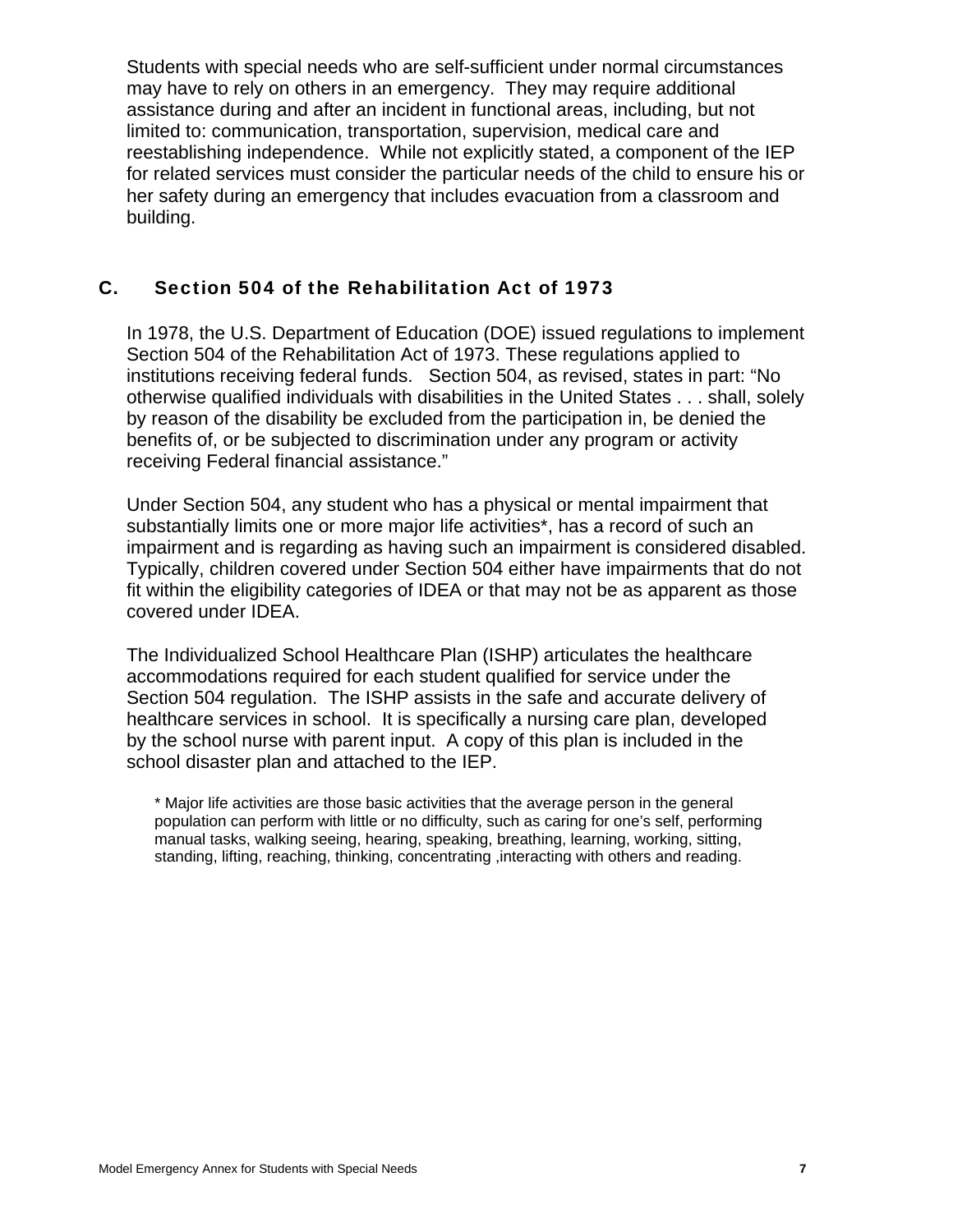| <b>Federal</b><br><b>Disability</b><br><b>Term</b> | <b>Alternative</b><br><b>Term</b>                   | <b>Brief Description/</b><br><b>Factors that Elevate Risk</b><br>in Emergencies                                                                                                                                                                                             | <b>Factors that Reduce</b><br><b>Risk in Emergencies</b>                                                                |
|----------------------------------------------------|-----------------------------------------------------|-----------------------------------------------------------------------------------------------------------------------------------------------------------------------------------------------------------------------------------------------------------------------------|-------------------------------------------------------------------------------------------------------------------------|
| Autism                                             | Autism spectrum<br>disorder                         | Characterized by extraordinary<br>difficulty in social responsiveness;<br>often resistant to environmental<br>change or change in daily routine<br>and experience anxiety over<br>interruption. May be non-verbal or<br>use argumentative communication.                    | Structure, routine, normalcy<br>and familiarity with activity                                                           |
| Deaf-blindness                                     |                                                     | A simultaneous significant hearing<br>and vision loss; limits the speed of<br>movements.                                                                                                                                                                                    | Guidance from a sighted<br>person                                                                                       |
| Developmental<br>delay                             |                                                     | A delay in one of the following<br>areas: physical development;<br>cognitive development;<br>communication; social or<br>emotional development; or<br>adaptive (behavioral)<br>development.                                                                                 | Minimized disruption of<br>routine patterns of activity,<br>modulate sensory input                                      |
| Emotional<br>disturbance                           | Behavior disorder,<br>emotional<br>disability       | Has limited ability to understand<br>environmental events, situations,<br>or procedures. Needs are<br>categorized as mild, moderate or<br>severe. May disobey or resist<br>direction, may panic.                                                                            | Regulated sensory input                                                                                                 |
| Hearing<br>impairment                              | Deaf, hard of<br>hearing                            | A complete or partial loss of<br>hearing that adversely affects a<br>child's educational performance.<br>May not respond to auditory cues.                                                                                                                                  | Written instructions, sign<br>language, specialized<br>communication for direction<br>in an emergency                   |
| Mental<br>retardation                              | Intellectual<br>disability, cognitive<br>impairment | Significant limitations in intellectual<br>ability and adaptive behavior. This<br>disability occurs in a range of<br>severity.                                                                                                                                              | Regulated sensory input                                                                                                 |
| Multiple<br>disabilities                           |                                                     | The simultaneous presence of two<br>or more impairments, the<br>combination of which causes such<br>severe educational needs that they<br>cannot be accommodated in a<br>special education program solely<br>for one of the impairments. Does<br>not include deaf-blindness |                                                                                                                         |
| Orthopedic<br>impairment                           | Physical disability                                 | A significant physical limitation that<br>impairs complete motor activities,<br>strength, vitality or an alertness to<br>environmental stimuli                                                                                                                              | Adaptive physical<br>equipment: cane, walker,<br>wheelchair. May require<br>alternative, accessible<br>evacuation route |
| Other health<br>impairment                         |                                                     | A disease or disorder so significant<br>that it negatively affects learning;<br>examples include cancer, sickle-<br>cell anemia, and diabetes                                                                                                                               | Continuity of medication<br>management regime                                                                           |
| Specific learning<br>disability                    | Learning disability                                 | A disorder related to processing<br>information that leads to difficulties<br>in reading, writing and computing.                                                                                                                                                            |                                                                                                                         |
| Speech or<br>language                              | Communication<br>disorder, stuttering               | A disorder related to accurately<br>producing or articulating the                                                                                                                                                                                                           | Sign language, hand<br>signals, specialized                                                                             |

## Table 1. Categories of Disability under IDEA Law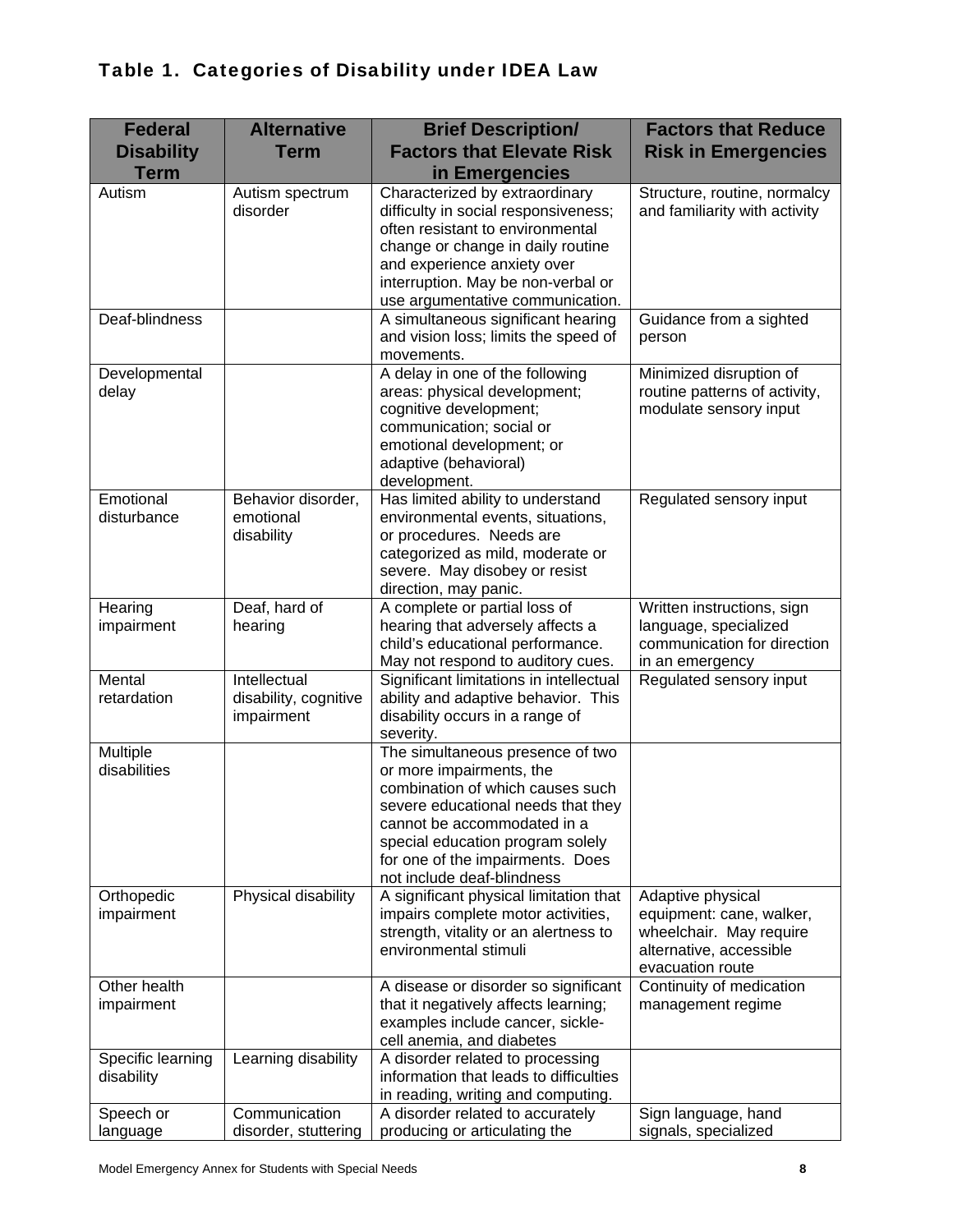| impairment                |             | sounds of language to<br>communicate                                                                                                                                                                                                           | communication for<br>response in an emergency |
|---------------------------|-------------|------------------------------------------------------------------------------------------------------------------------------------------------------------------------------------------------------------------------------------------------|-----------------------------------------------|
| Traumatic brain<br>injury | TBI         | An acquired injury to the brain<br>caused by an external physical<br>force, resulting in total or partial<br>functional disability or psychosocial<br>impairment, or both that may affect<br>cognition, behavior, social skills<br>and speech. |                                               |
| Visual                    | Low vision, | A partial or complete loss of vision                                                                                                                                                                                                           | Guidance from a sighted                       |
| impairment                | blindness   |                                                                                                                                                                                                                                                | person                                        |

Source: National Dissemination Center for Children with Disabilities at http://www.nichcy.org/Disabilities/Categories/Pages/Default.aspx

In addition to students with disabilities specified under IDEA law, the school site administrator or designee must identify individuals with a temporary impediment such as a broken leg or hidden impairments such asthma, panic attacks, significant allergies or heart conditions. Students with such documented medical conditions may not have an IEP in place that would highlight the need for continuing a special medical regime, particularly during a crisis or disaster.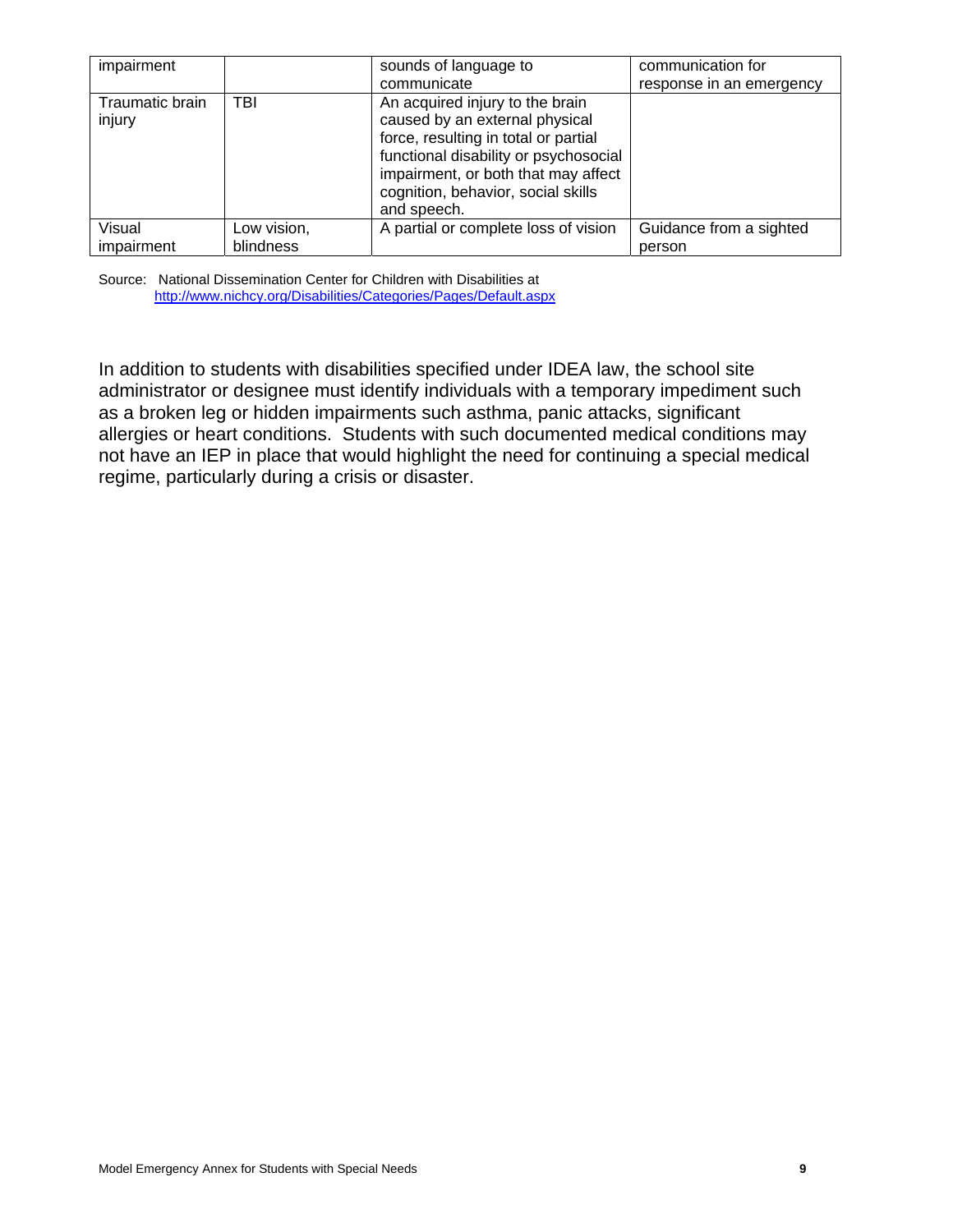# III. MITIGATION AND PREVENTION

Mitigation is the action districts and schools take to identify barriers students with special needs may face during an emergency and eliminate or reduce their adverse effects. A hazards and vulnerability assessment of the site will help in preparing the emergency plan and identifying improvements for safety.

### A. Teacher Survey - Students Needing Special Assistance

At the beginning of each year, teachers should provide to the main office the name(s) of students/staff that will require special assistance in the event of an emergency. The type of assistance needed as a result of an injury is also required (i.e. broken leg during the year).

- **Review** how an emergency may impact the daily routine of students with special needs.
- **Know who is on your school site:** Identify students and staff on the site with special needs and disabilities. The school principal must be aware of all students with special needs using school facilities and services.
- **Identify the students** who are severely handicapped and who might need extra support in emergency crises.
- **Make a list** of the students on the school site who are on medication and their medication schedule.
- **Maintain a list of all resources** regularly relied upon and determine how a disaster might affect the use of them. Examples include (use of mobility aids, communication devices and electrically-dependent equipment.
- **Identify all the stakeholders** who should be considered in the plan (family, friends, service providers, personal attendants, physicians and others.
- **Determine what short term accommodations** to provide for students with temporary disabilities (e.g., broken
- **Assess** potential hazards. Review evacuation equipment.

### B. Mitigation Strategies

- **Learn about the types of hazards** that may impact the school (e.g., earthquakes, floods, wildfires) and assure that emergency response procedures address each one.
- **Identify a pre-evacuation site** that is accessible to students with disabilities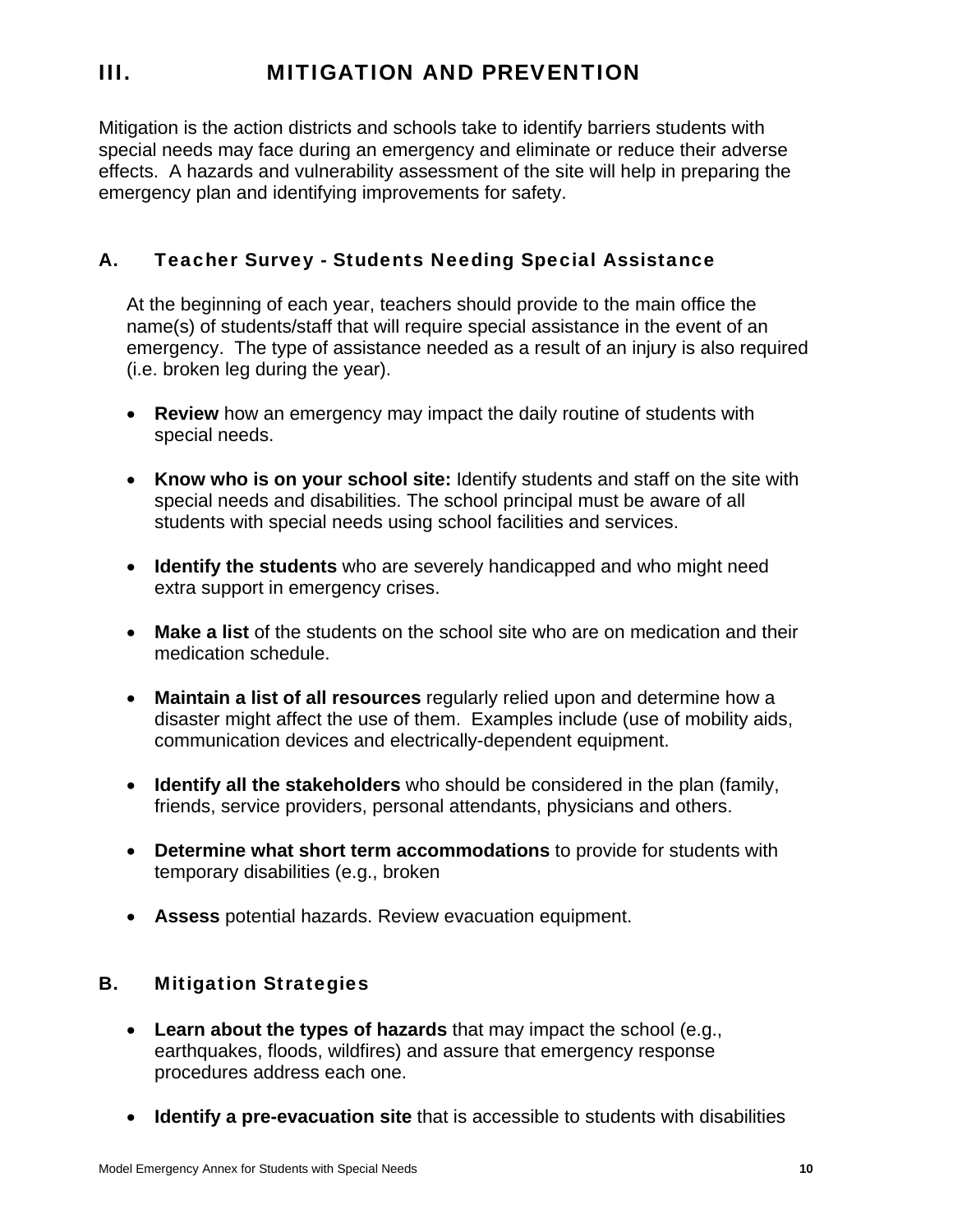- **Plan a primary and secondary evacuation route** from each location the student is in during the course of the day.
- **Arrange sufficient transportation** ahead of time to accommodate the entire special needs/staff population.
- **Develop a schedule** a daily activities and classes that identifies where a special needs student may be located each period of the day.
- **Consider classroom location** in placement of students with disabilities. Evaluate the handicap accessibility of nearby exits and proximity to the school nurse.
- **Conduct a test of the family notification system** to assure that contact information is up-to-date to help decrease parent anxiety during a disaster.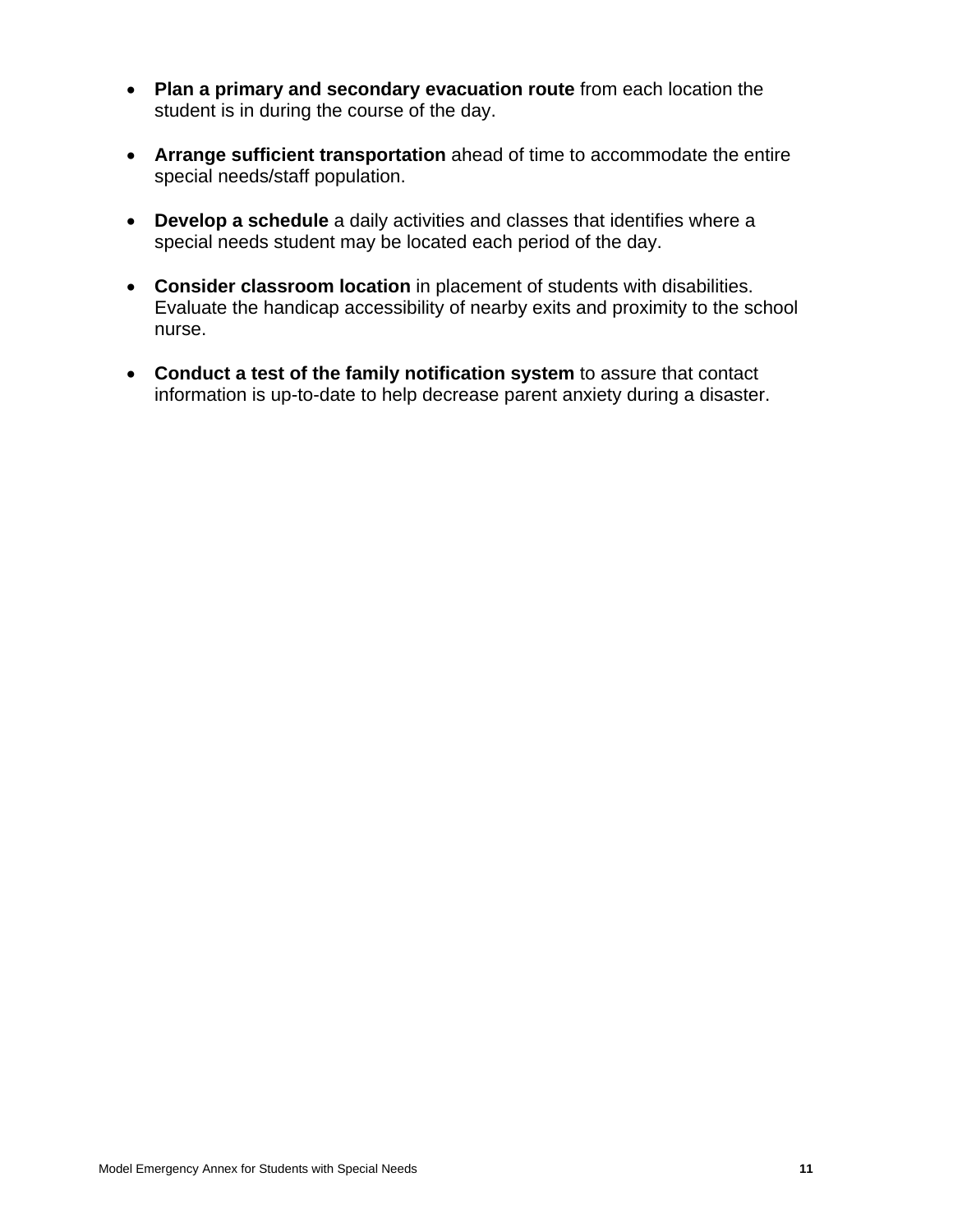# IV. PREPAREDNESS

Preparedness focuses on what steps need to be taken to facilitate a rapid, coordinated, effective response when an emergency occurs to keep the students safe. Collaboration with first responders in preparedness strategies and ongoing communications is essential and facilitates the safe integration of students with disabilities into emergency procedures.

### A. General Strategies

Use the forms in APPENDIX A to collect information about individuals with special needs on site, e.g., who has a disability, nature of disability, implications for the student concerning full participation in school emergency planning. Include teachers, schedules, classrooms, potential needs during an emergency, relevant strategies enabling student to participate successfully with peers in general school activities.

- **Build on current accommodations**, modifications and services.
- **Develop a policy** and consent form with legal counsel for medical information. The Americans with Disabilities Act (ADA) allows medical information to be given to people responsible for assisting in evacuating disabled individuals.
- **Consult parents or guardians** concerning care considerations if the special needs student is isolated at school for a short term or long-term basis. Inform parents about efforts to keep their child safe at school.
- **Incorporate pre-negotiated contracts** for services that may be needed in case of an emergency (e.g., transportation, food etc.).
- **Obtain necessary equipment and supplies**, create evacuation maps and facilities information.
- **Inform and train staff** about emergency response protocols. Encourage teachers to discuss emergency procedures with parents as part of IEP meeting or other review.

### B. Buddy System

Pairing students up with special needs students for emergency response, e.g., the "buddy system", can help with critical backup when a skilled assistant is unavailable or separated from the class. Buddies need to be willing and capable of assisting students in an evacuation to accompany the individual to a safer enclosure or wait for emergency responders. The buddy must be acceptable to the student with a special need. Also, teachers in adjacent classrooms can be pre-assigned joint responsibility for both classes if one of the teachers is busy with an injured student.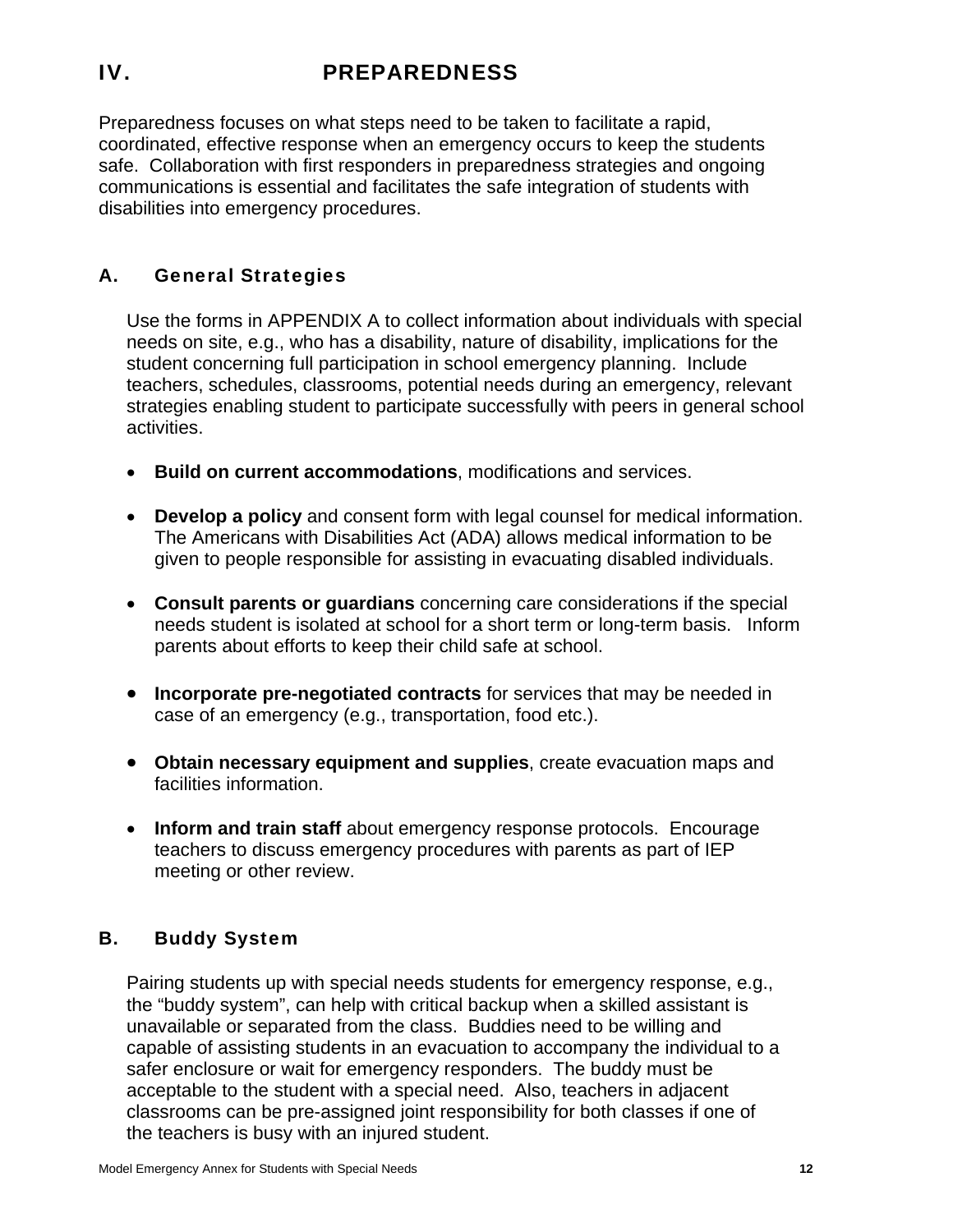### **To have an effective buddy system:**

- Give the student the opportunity to select his or her own buddy.
- Identify a buddy who is appropriate (e.g. strong enough).
- Designate a backup buddy.
- Train for the specific need of the special needs student.
- Hold practice sessions to assure that buddies can handle their tasks.
- Train the buddies on how to communicate with the students and how to safely evacuate.

Buddies must be able to make contact quickly with the special needs student when the need arises. The following situations tmay interfere with this critical communication. Use the suggested strategy as an alternative.

- The buddy is in the building, but away from the customary work area. *Have a trained backup buddy in place.*
- The buddy cannot locate the person with a special need because the person is absent.

*Keep an updated roster of who is at school each day. Assign a temporary buddy when the primary buddy is absent.* 

- The buddy has left the class/program, and a new one has yet to be identified. *Make an effort to find a replacement as soon as possible. Assign a temporary buddy until there is a permanent buddy.*
- The buddy forgets or is frightened and abandons the special needs person. *Check on each special needs student to assure he/she is accounted for during an evacuation. Practice drills will help diffuse real-time fright.*

### C. Medication Management

Most students with special needs have very individualized medication schedules that cannot be interrupted without serious consequences. Medicines or medical devices may not be available in emergency shelters. Make alternative arrangements to meet these needs. Consider how medicines can be stored in an emergency. Heat waves and power outages can affect the potency and integrity of some medications. Include an ice chest and cold packs among the school emergency supplies. If there is a power outage, the ice packs can extend the safe temperature range of medications requiring cold storage until the power is restored.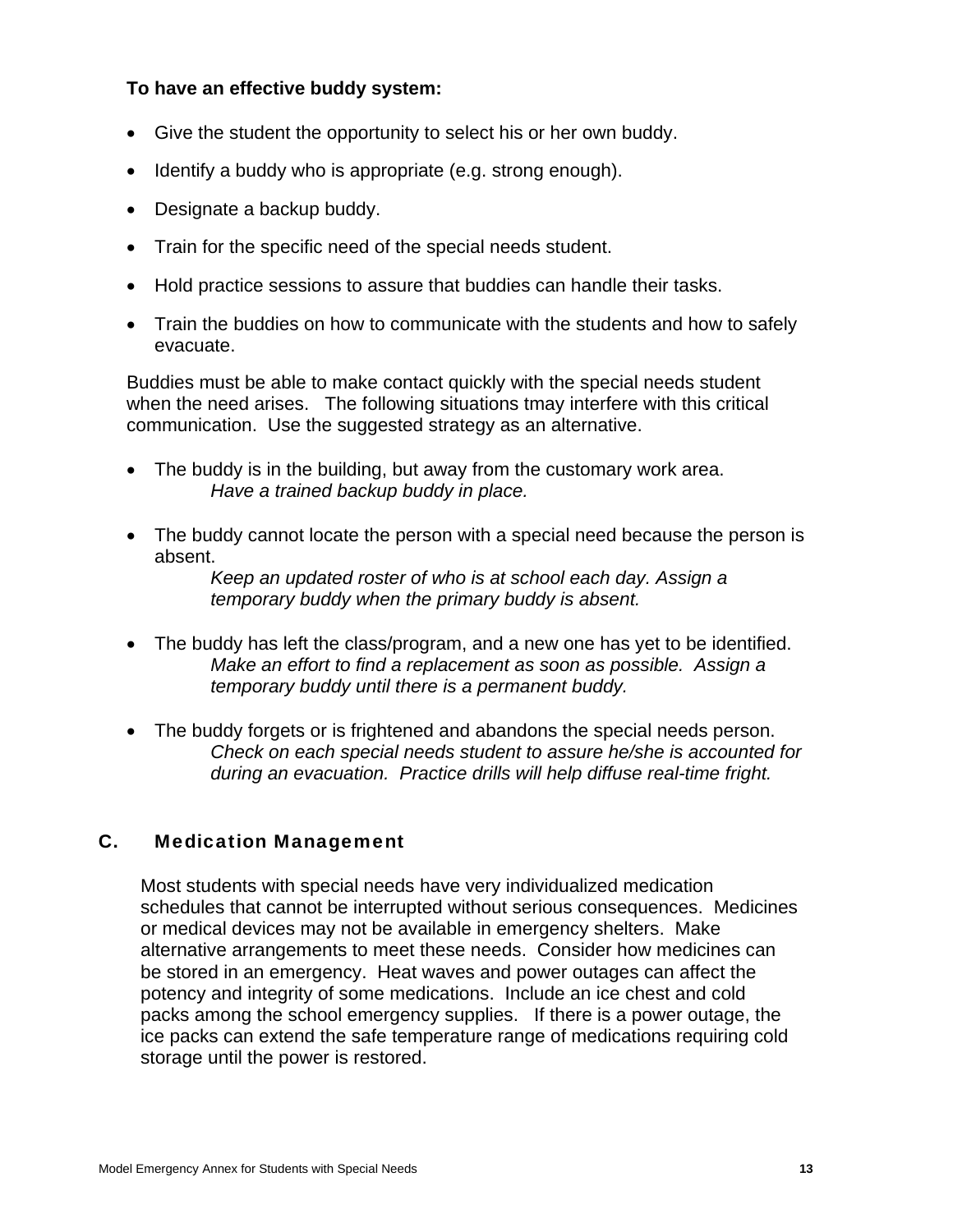- If the student is on medication, ask caregivers to supply a 72-hour supply in a Ziploc bag with instructions; a refrigerated kit is also advised for medication if needed with instructions.
- Gather all medications before evacuation.
- Transport special medications, supplies and equipment with the special needs student.
- Carry contact and medical information for all students and provide individual medical information on a laminated card with a lanyard to be worn around the neck. See Appendix C for an example of the Emergency Medical Card.

### D. Access to Communication

Communication access enables effective interaction with people who are deaf or blind or who have speech, vision or hearing limitations. Make written materials available in alternative formats (e.g., Braille, large print, disks, and audio cassettes) and provide hearing- assistive technologies such as amplified phones. Include auxiliary aids and services such as sign language interpreters. Alarm systems for fire, etc. will benefit most people if they incorporate both audible and visual elements. The hearing impaired students may be best alerted by flashing light alarms. **An emergency is not the time to learn how to work a rarelyused assistive device. The most effective communication systems are those used daily**.

- Give clear, succinct verbal instructions.
- Communicate important information through gestures.
- Pictorial representations, where appropriate, can provide quick and easily understood instruction to many individuals with limited English proficiency, and some individuals with cognitive disabilities.
- Guide students with low vision or blindness.
- Utilize electronic variable messaging boards, short message systems (SMS), teletypewriters (TTY) or telecommunications display devices (TDD), if you have them.
- Identify staff with foreign language skills, if needed.
- Have aides, buddies, volunteers and evacuation assistants practice basic American Sign Language for emergency words and instructions such as:
	-
	- *important, emergency keep calm* 
		-
	- must leave now fire  **fire fire fire exit** 
		- $\bullet$  *fire*
- 
- *elevator closed stairs there okay* 
	-
-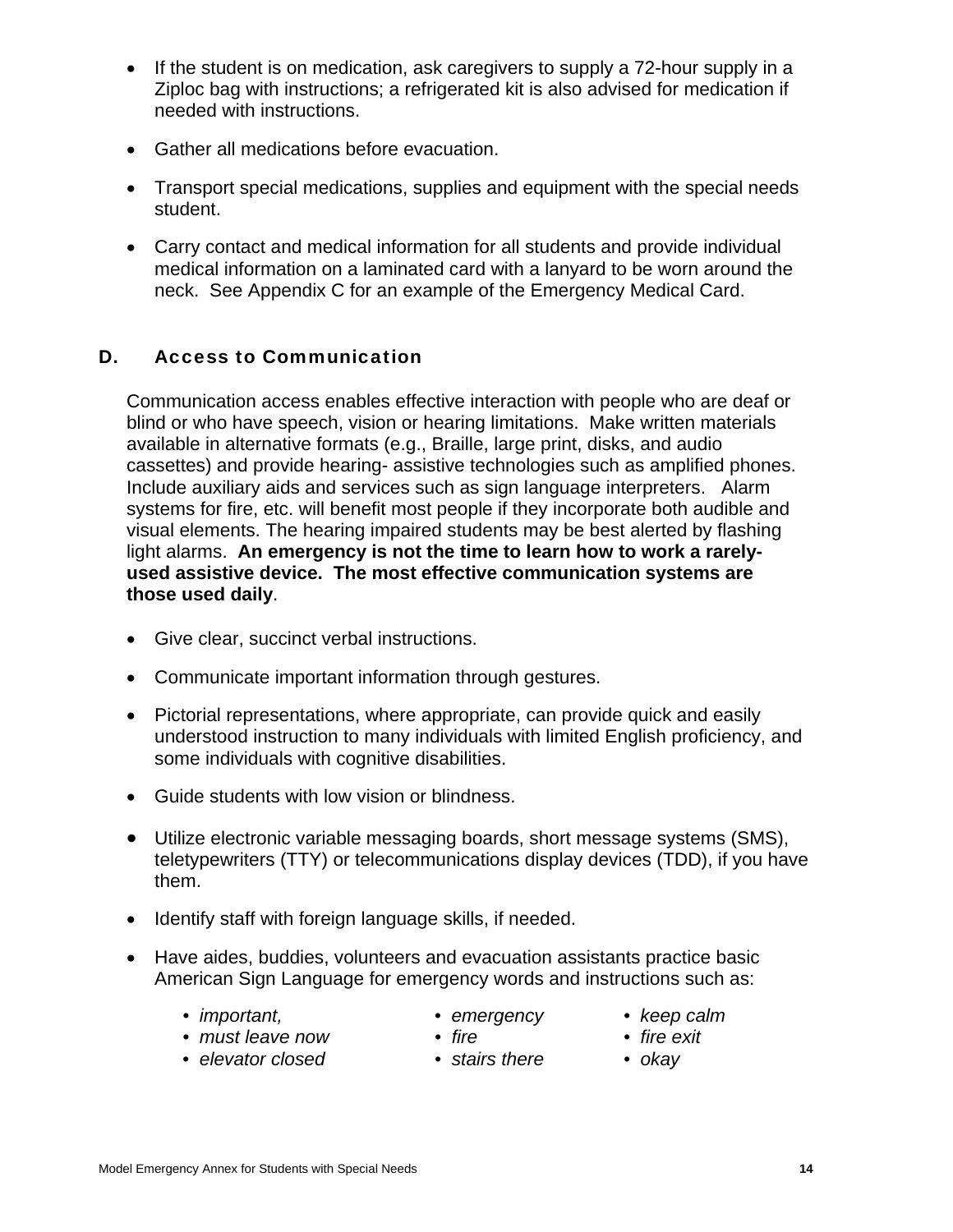### E. Time Management

Children with special needs are likely to respond to any form of stress following a crisis with more extreme reactions. Allow extra time for them than others to make necessary preparations in an emergency.

Some students with special needs will need more time to comprehend the emergency. The earlier the notification, the better the chances are for a successful evacuation. Consider what are the triggers and cues for these students and anticipate rather than react. Prepare students for changes in routine. Some students may need to be more protected or isolated to minimize distractions and sources of agitation during the height of a crisis. Adult supervision may need to be more intense for a while.

Allow time for discussion of the traumatic events in a safe and familiar setting; provide choices in activities to the extent feasible to give these students some sense of control over even a small part of their lives.

### F. Preparedness Supplies

**Classroom Supplies**. A classroom that is used for teaching students with special needs should store disability-related supplies, assistive equipment and tools that may be required in an emergency. Parents should provide for students with dietary restrictions. Among the basic supplies to have in the classroom are:

- $\Box$  Batteries in different sizes, for adaptive equipment
- $\Box$  Lockdown kit, including portable toilet, privacy screen, toilet paper, toilet bowl liners disinfectant, and plastic bag for disposal
- $\Box$  Water pouches for drinking
- □ Water for hygiene purposes
- Copies of all students' Emergency Information Forms (secured)
- $\Box$  Backup copies of medical prescriptions (secured)
- $\Box$  Hand tools (e.g., screwdriver, wrench, pliers)
- $\Box$  Heavy work gloves
- □ Whisk broom
- $\Box$  Tarp
- Solar/crank/battery radio
- $\Box$  Cell phone and phone charger
- $\Box$  Flashlight and extra batteries or crank flashlight
- $\Box$  First aid kit
- $\Box$  Small ice chest for refrigerated medications
- $\square$  Evacuation assistive equipment
- $\Box$  Protein bars (without nuts or nut oil)
- **D** Canned fruit
- $\Box$  Carbohydrate-free foods for meals (e.g. canned meat, nuts, jerky)\*
- $\Box$  Feminine hygiene supplies
- $\Box$  Household chlorine bleach to kill bacteria or antibacterial soap
- □ Facial tissues
- $\Box$  Whistle/noisemaker<br>\* for diabetic students
	-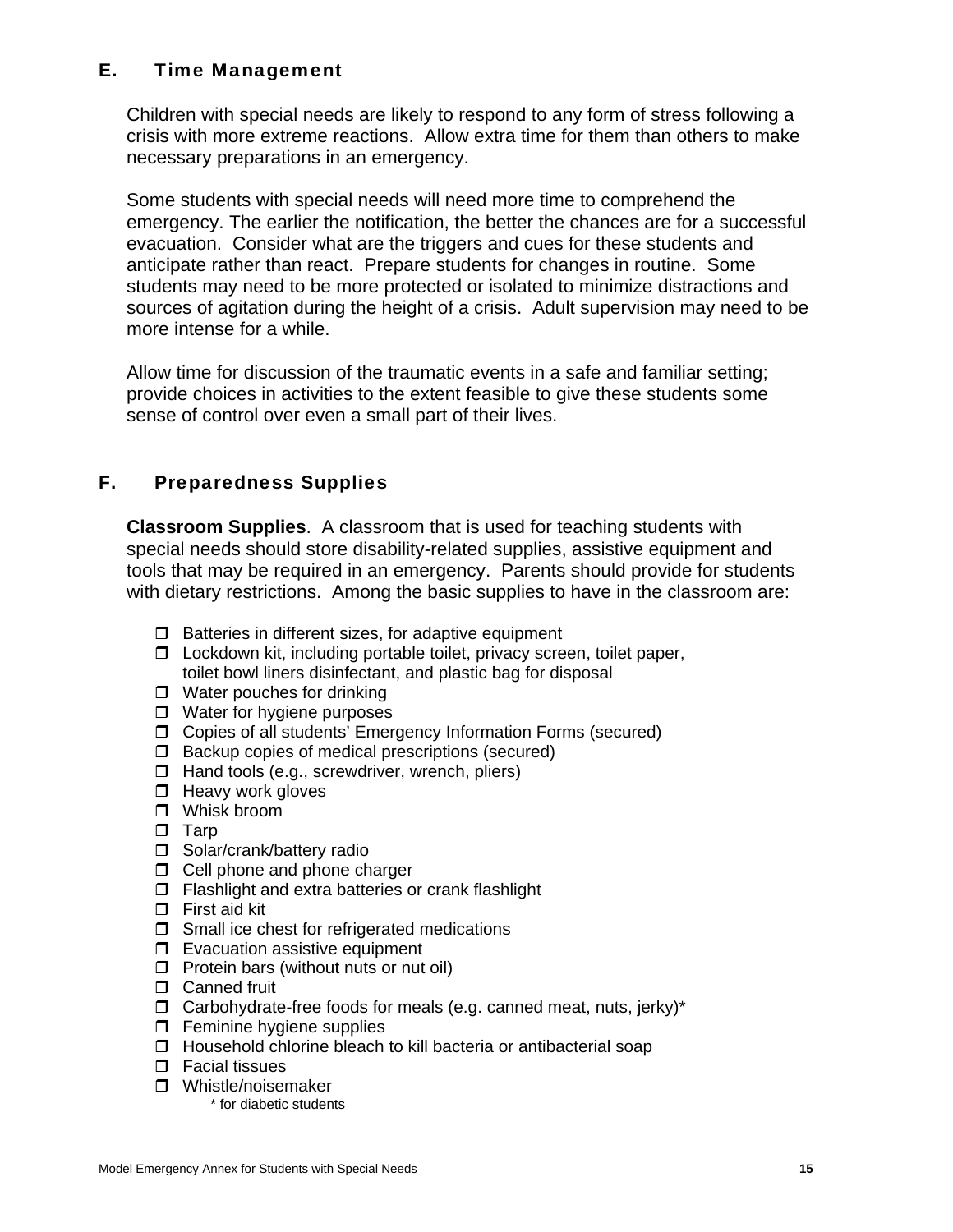**Go Kits.** Portable preparedness supplies individualized for each student's needs, called "Go Kits", are an integral part of preparedness planning. Ask parents and caretakers to provide Go Kits at the beginning of the school year. Plan for a child with special dietary needs. Designate which staff members are responsible for reminding parents to replenish their child's kit and notify the school of changes. Each Go Kit should include, as a minimum:

- $\Box$  Lightweight uncomplicated backpack
- $\Box$  Emergency Information Form see Appendix B for example
- $\Box$  Medication for up to 36 hours
- $\Box$  Emergency Medical Card, laminated and attached to a lanyard to be worn during an emergency. See Appendix C for example. Card should include:
	- o contact information
	- o medical requirements
	- o allergies and sensitivities
	- o adaptive equipment used
	- o assistance needs and limitations

### G. Drills

Drill practice is very important; it increases skills and instills confidence in each individual's ability to cope during an emergency. Innovative educational techniques such as role-playing or the use of audio visual aids can also be helpful.

- o Hold regular drills so that students become familiar with the procedures.
- o Know how to get to all the exits.
- o Practice using evacuation and assistive devices.
- o Give clear, concise instructions
- o Practice dealing with different circumstances and unforeseen situations, such as blocked paths or exits or buddies that cannot be located.

### H. Key Practices for Certain Impairments

Emergency planning for students with special needs should be as individual as the students. Some students may be at increased risk during an emergency and will need extra assistance or special attention. If possible confer with students and parents regarding their preference for emergency situations. Assess capabilities, limitations and needs and to determine what type of evacuation assistance will be required in an emergency for each student.

Children with disabilities generally have specific "triggers"—words, images, sounds, etc.-- that signal danger or disruption to their feelings of safety and security. If adults miss these cues, children may escalate their behavior to a point where they completely lose control. *It is essential that parents/caregivers and teachers work together to share information about triggers and cues*. This is best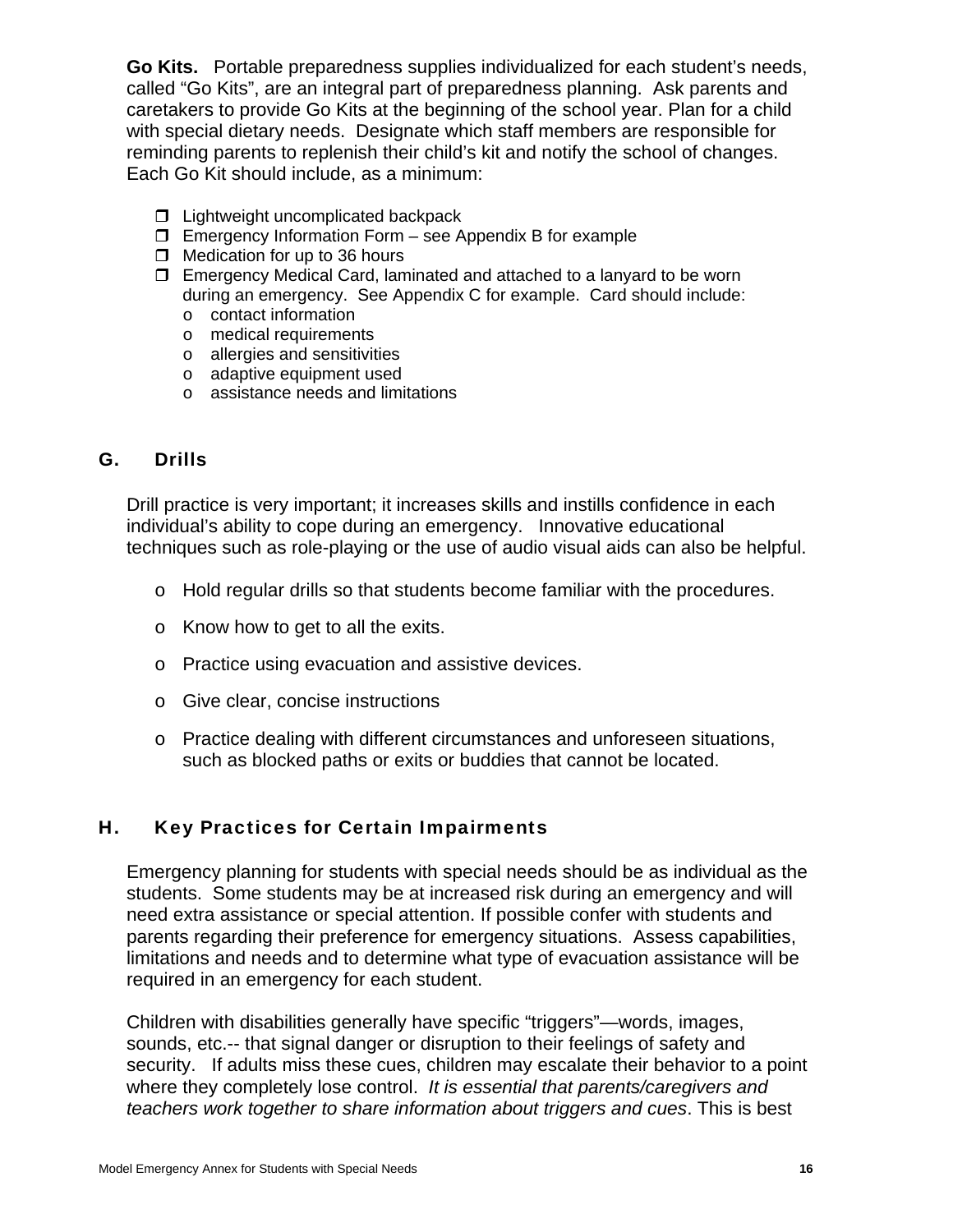done on a regular basis, such as during the IEP meeting or a periodic review meeting, rather than in response to a crisis.

### **There is no one-size-fits-all approach. However, there are key practices that should be considered for certain impairments.**

- **1. Cognitive/Developmental:** Some students may not comprehend the nature of the emergency and could become disoriented or confused about the proper way to react. Students with hypertension, dyslexia or learning disabilities will have difficulty reading complicated directions for evacuation or response plans. Simple diagrams or pictures will give non-reading or overstressed students sufficient information to get to safety. Train your staff how to assist those who become upset. Check that evacuation routes have directional signs that are easy to follow. Practice evacuation route(s) with students regularly. Use simple diagrams or pictures to give non-reading or overstressed students sufficient information to get to safety. **Preparedness kits should include:** 
	- comfort items
	- pen and paper
	- visual communication instructions
- **2. Hearing**: Provide sign language training to some staff for students who may not be able to hear emergency warnings. Have teachers practice basic hand signals with hearing impaired students for emergency communications. Alerting devices, such as strobe lights and vibrating pagers can be used to supplement audible alarms and are useful for students with hearing impairments. Install both audible and visual smoke alarms in the classroom and building. **Preparedness kits should include:** 
	- pen and paper
	- flashlight to communicate in the dark
	- extra hearing aid batteries
	- batteries for TTY and light phone signaler
- **3. Mobility:** Limited mobility may impair egress and access to locations. Arrange and secure furniture and other items to provide barrier-free paths of travel. Disaster debris may obstruct evacuation. Store a lightweight manual wheelchair, if available. Train the staff the proper way to move an individual in a wheelchair. Mobility impaired students should practice moving their wheel chairs or having them moved into doorways, locking their wheels and covering their heads with a book or with their arms or hands. **Preparedness kits for those who use wheelchairs should include:** 
	- heavy gloves for making way over glass or debris
	- extra battery for electric wheelchairs recommended but may not be practical
	- patch kit for punctured wheels
	- flashlight and whistle
- **4. Respiratory:** Students with respiratory impairments may have difficulty breathing when walking distances or descending stairs. Smoke, dust, fumes, chemicals, and other odors often exacerbate such limitations. For these students, include emergency evacuation masks and respirators in classrooms. Have oxygen and respiratory equipment readily available. Students and staff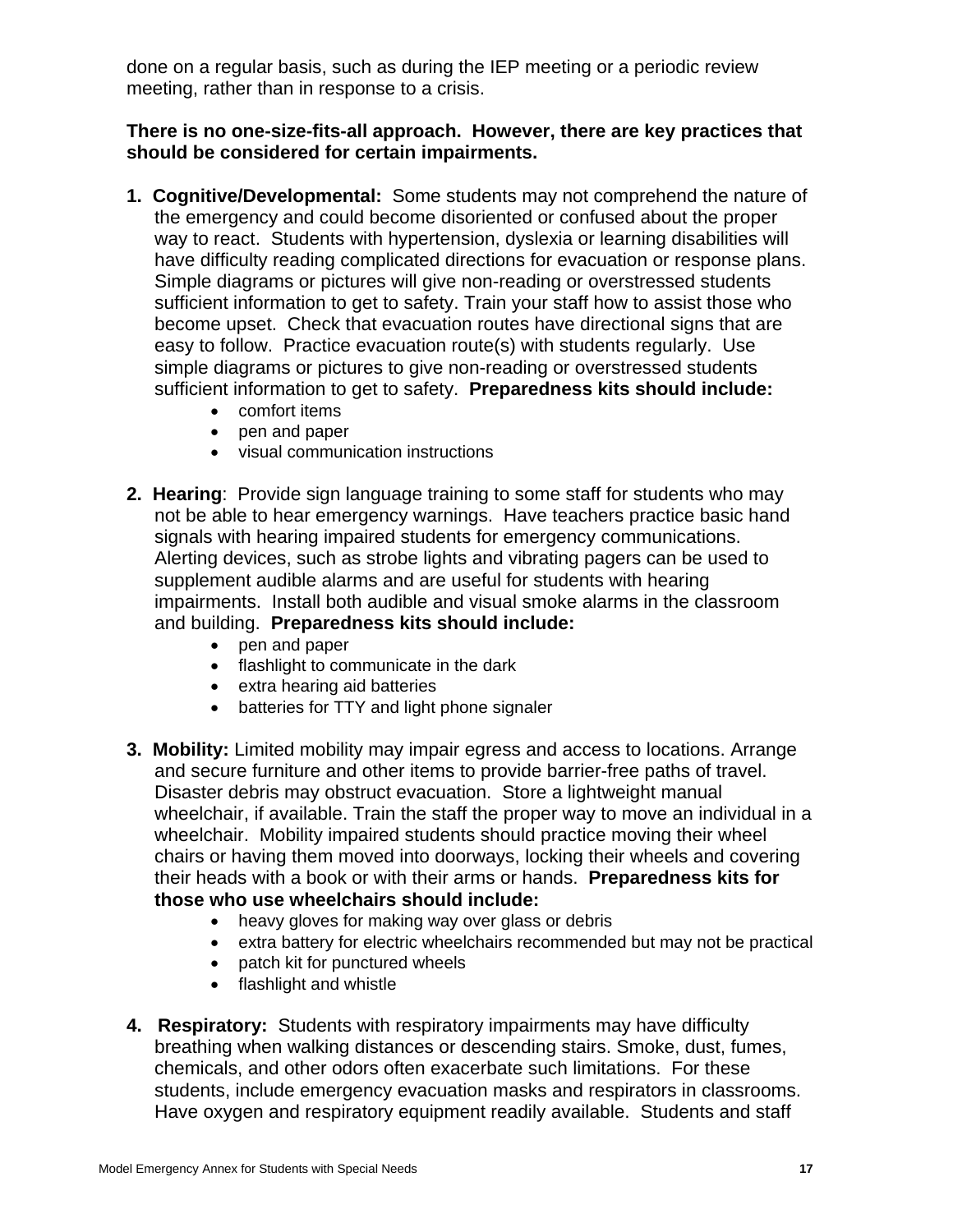should practice putting on and removing this equipment as part of an emergency drill. **Preparedness kits should include:** 

- medical schedule and dosages
- medical mask, if student can wear one
- any medical equipment needed for 72 hours
- note paper and pen
- **5. Medically Fragile:** Many illnesses can be aggravated by stress. In the event of a disaster that requires students to be at school for an extended period of time, medication may need to be administered to students with a healthcare plan. Schools should consider who will administer these medications in the event a nurse is not available during a disaster. Keep medications, authority to administer the medication forms, and healthcare plans in the vicinity of the medically fragile student.

It is the parent's responsibility to maintain medical supplies, notify the school of changes and provide new doctor's orders. It is the nurse's responsibility to remind the parent to provide medications and update orders when notified.

- **6. Speech/Auditory:** Determine in advance the best way for the student to communicate with others during an emergency. Provide written emergency and evacuation instructions on a card, carried at all times and placed in an easy to see location. **Preparedness kits should include:** 
	- extra batteries for communication equipment
	- note paper and pen
	- comfort items
- describe their location. **Preparedness kits should include: 7. Visual:** Those with visual impairments may have to depend on others to lead them to safety during a disaster and may be reluctant to leave familiar surroundings. Employ Braille signage or audible directions for students who are blind or have low vision. Emergency back-up lighting systems, especially in stairwells and other dark areas, will benefit those students with limited visual acuity. Mark emergency supplies with large print or Braille. Students should know where the nearest telephones and alarm boxes are located and how to
	- extra folding white cane
	- heavy gloves for feeling the way over glass or debris
	- colored poncho worn for visibility
	- comfort items

### I. Developing a Special Needs Evacuation Plan

Creation of an Evacuation Plan should cover the evacuation, transportation and medical needs of students who will require extreme special handling in an emergency. In most cases, additional safeguards must be established regarding roles, responsibilities and procedures for students with physical, sensory, emotional and health disabilities.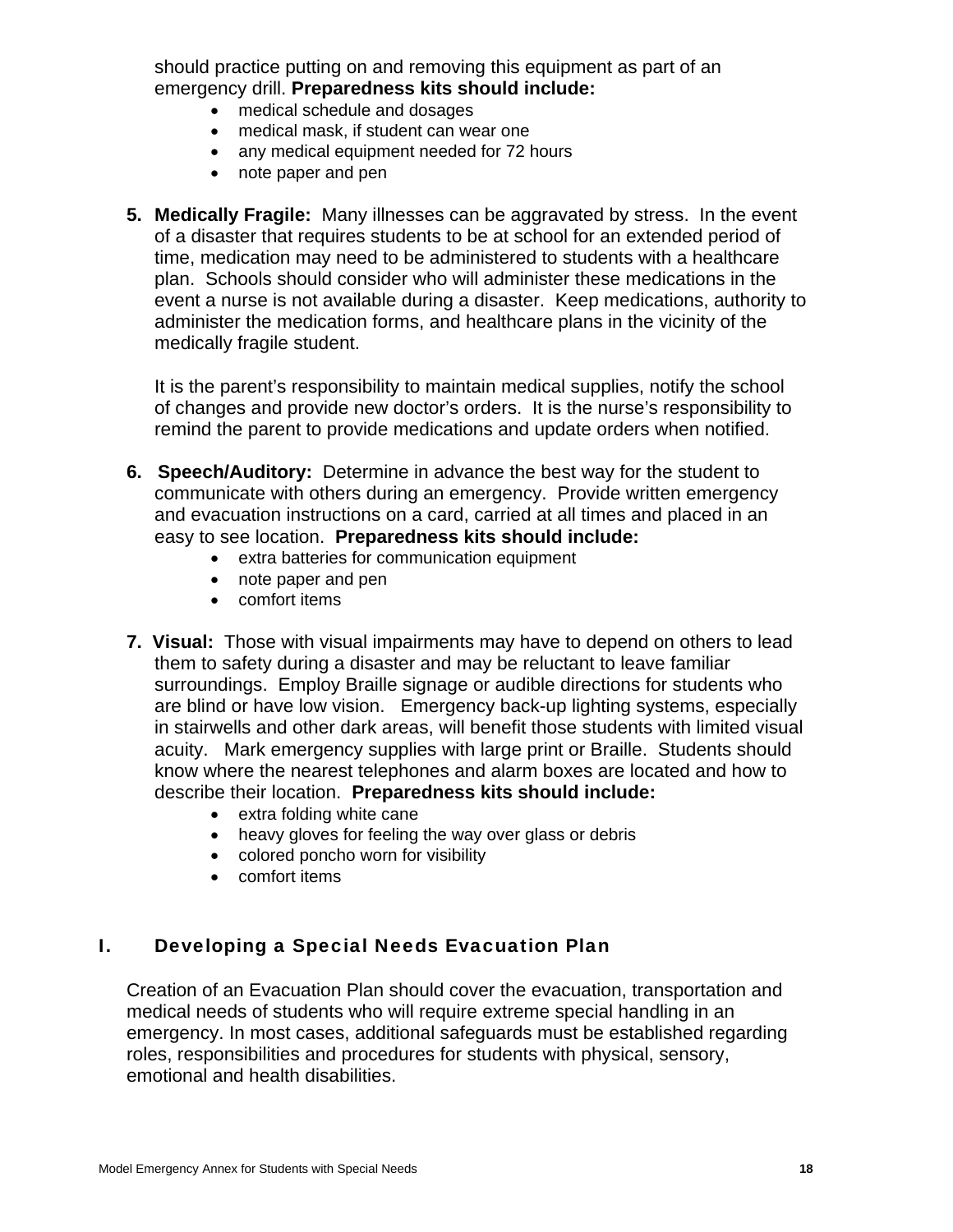### **1. Review all paths of travel and potential obstacles.**

- Know your school grounds, paths, exits and potential obstacles.
- Determine the primary and secondary paths of exit to be used during emergencies. Individuals with mobility impairments will need a smooth, solid, level walking surface, an exit that avoids barriers such as stairs, narrow doors and elevators and guardrails that protect open sides of the path.
- Compile and distribute evacuation route information to be used during emergency operations
- Include alternative evacuation route information, should the primary route be inaccessible due to damage or danger.

### **2. Install appropriate signage and visual alarms.**

- Place evacuation information indicating primary and secondary exits in all offices, classrooms, multipurpose rooms, lunchrooms, hallways/corridors, lobbies, bathrooms and cafeterias. For passages and doorways that might be mistaken for an exit, place visible signs that proclaim, "NOT AN EXIT".
- Place emergency notification devices appropriate for each student.
- Post signage with the name and location of each area so that the students will know exactly where they are. In order to comply with ADA Accessibility Guidelines for Buildings and Facilities requirements, the signage should be:
	- o approximately 60 inches above the floor;
	- o in a location that is not obscured in normal operation such as a swinging door;
	- o in all primary function areas

### **3. Identify the students and staff with special needs and they type of assistance they will require in an emergency.**

- Allow visitors to self-identify on a sign-in log if they have special evacuation needs.
- Discuss evacuation issues with the staff members and caretakers of students with special needs. Include individuals, who may be temporarily disabled (i.e. a student with a broken leg).

### **4. Train staff in general evacuation procedures.**

- Review the areas of rescue, primary exits, evacuation techniques, and the locations and operation of emergency equipment.
- Provide in-depth training to those designated to evacuate students with special needs.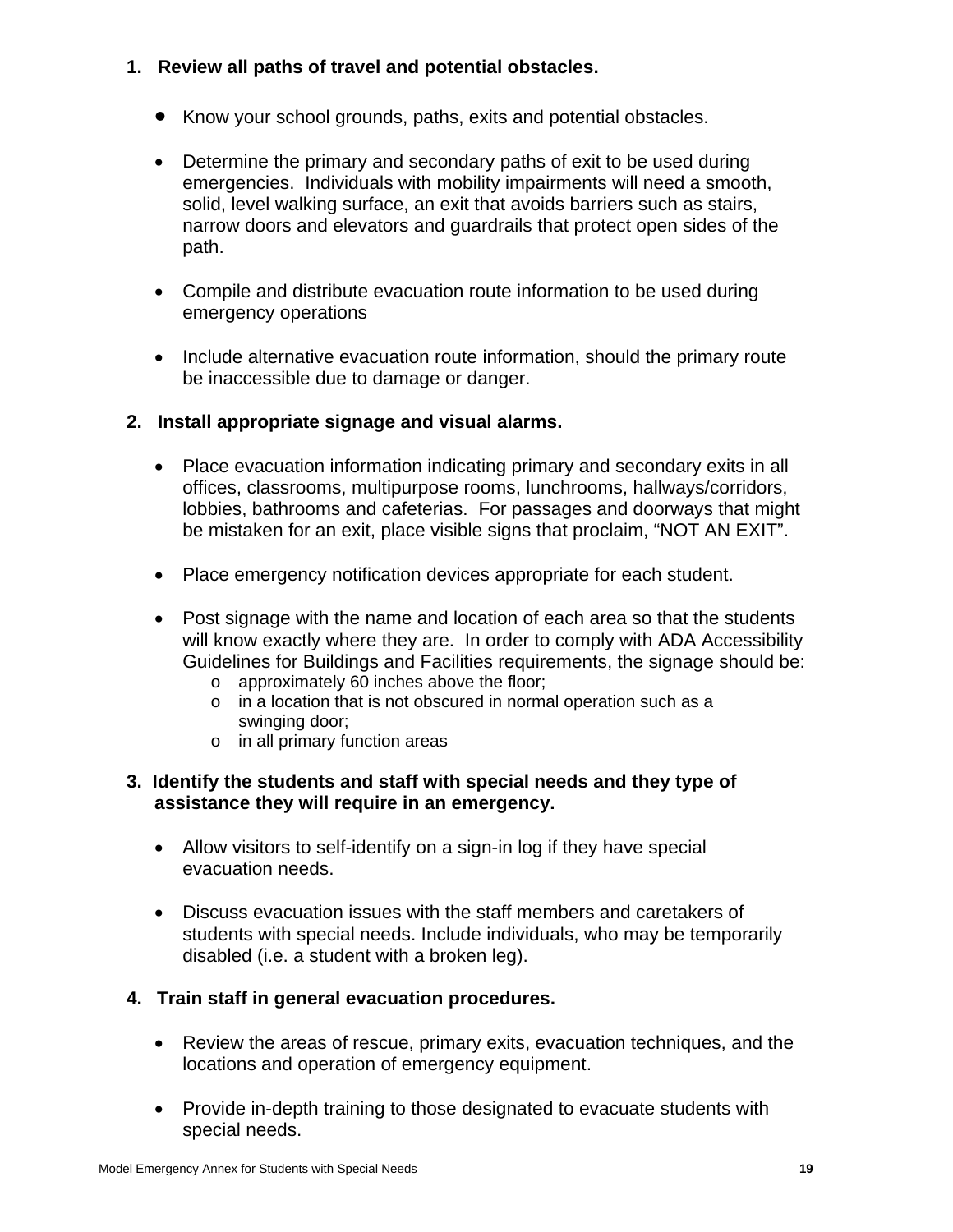- Train the staff for proper lifting techniques when lifting a person for evacuation. Anyone can assist a student with a visual impairment.
- Check on each special needs student to assure he/she is accounted for during an evacuation.

### **5. Review the plan with emergency response personal, including local police, fire and emergency medical technicians.**

- Identify "areas of rescue" in your school for students to wait for evacuation assistance from emergency personnel.
- Before school begins in the fall, walk around the site with first responders so that they are familiar with the primary exits and all areas of rescue. These areas must meet specifications for fire resistance and ventilation.
- Ask the responders to conduct a special drill explaining how they will support the students and staff with special needs during an emergency.

### **6. Complete all contracts and Statements of Understanding with key emergency support providers**

- Ensure that sufficient transportation capacity exists with transportation providers, partner agencies, and suppliers to effectively meet the demand in an emergency.
- Identify transportation contracts through the district in case of an emergency. Emergency response for special needs requires special vans and special equipment. Specify who will do what to address these transportation needs.
- Develop a list of school-owned vehicles, staff vehicles and parent vehicles that are available and make prior arrangements for their use in the event of an emergency.

### **7. Review the evacuation plan with students and staff to be familiar with the process and identify any problems.**

- Practice implementation of special duck and cover actions by students with able-bodied partners.
- Students should be aware that evacuation by themselves may be difficult or impossible because of obstacles in their path or because electricdependant machines may not function (i.e. elevator).
- Special pre-planned assistance must be provided and reviewed regularly. Classrooms should have emergency activity kits with items familiar to the students.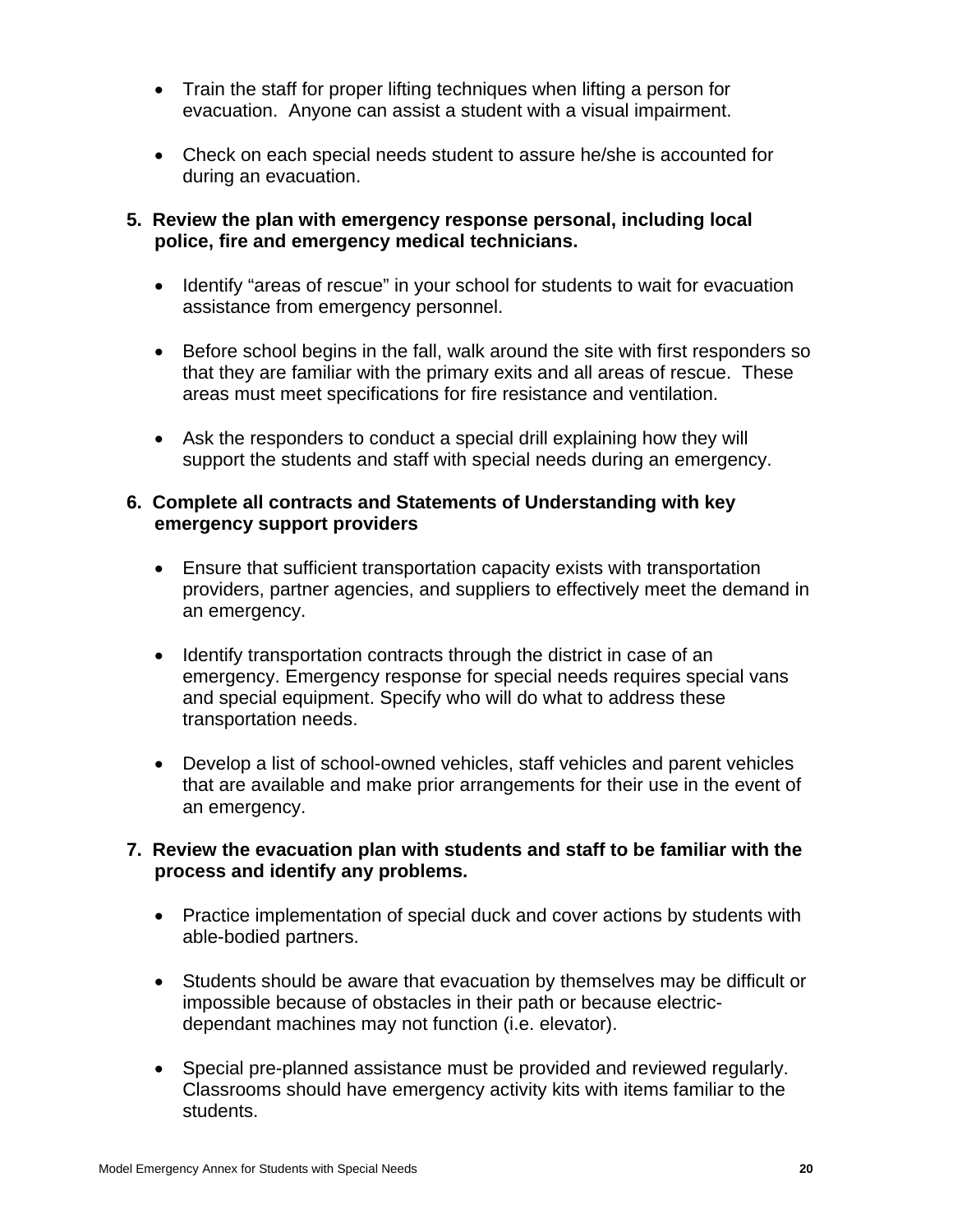- Include students with special needs in the selection of emergency evacuation devices.
- Mobility-impaired students should know how (through practice) to get in doorways, lock wheel chair wheels and cover head with book, arms or hands.
- Train all aides who are assigned to students with special needs in evacuation procedures.
- Provide procedures for receiving students with special needs at the predesignated evacuation site.
- Remind parents and caregivers that they are responsible for updating emergency information with the schools.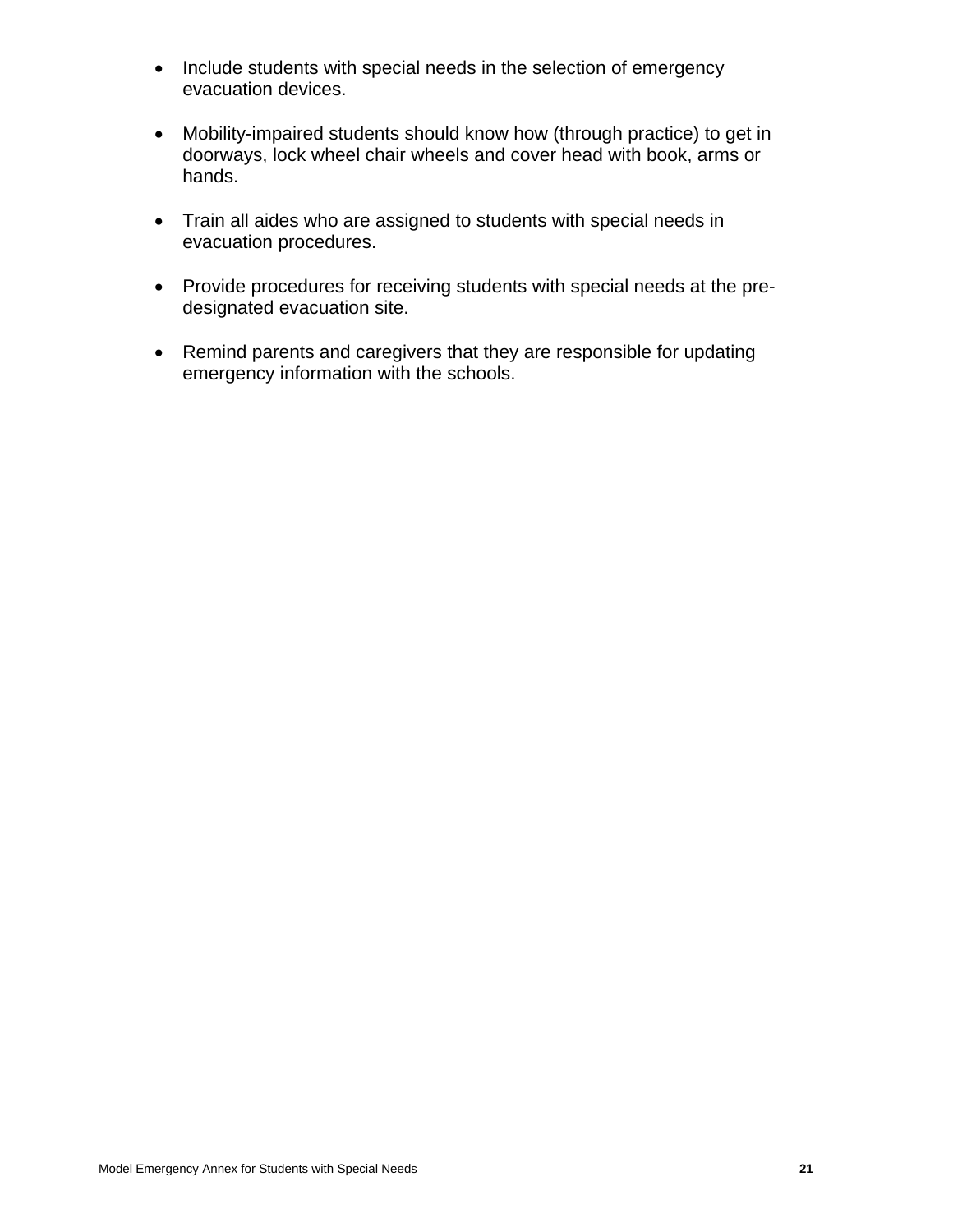### IV. RESPONSE

Response is the immediate reaction to an emergency to save lives and protect property. Pro-active efforts in the Mitigation-Prevention and Preparedness phases will impact the quality of response. Responses will vary depending upon the severity and intensity of the event.

### A. Leadership by District of Service

In an emergency, the site administrator has responsibility for the safety of all children on the site. The District of Service, rather than the District of Residence, assumes the leadership role for all students in an emergency.

### B. Assess the Situation

- Determine the immediacy of the emergency.
- Remove anyone with respiratory complications from smoke and vapors immediately.
- If not in immediate danger, stay in place until staff personnel determine the nature of the situation.
- If trapped, get the attention of others by calling out or striking object together to make noise.

### C. Announce the Emergency

- **1. To Alert Deaf and Hearing Impaired** The primary goal is to effectively communicate the nature of the situation and direct them to the appropriate route of evacuation. Students with hearing impairments will most likely be able to follow the same exit route as those who can hear. Communicate with a notepad and pen, with simple, concise speech or with sign language. Regardless of the method of communication used, convey two key messages:
	- there is an emergency
	- how to exit
- **2. To Alert Blind or Visually Impaired**  Someone who is blind or visually impaired will generally be able to evacuate the same route as sighted students, but may need some assistance. Describe the nature the emergency and offer to guide him/her to the nearest emergency exit and evacuation assembly area.
	- Touch the person on the elbow gently.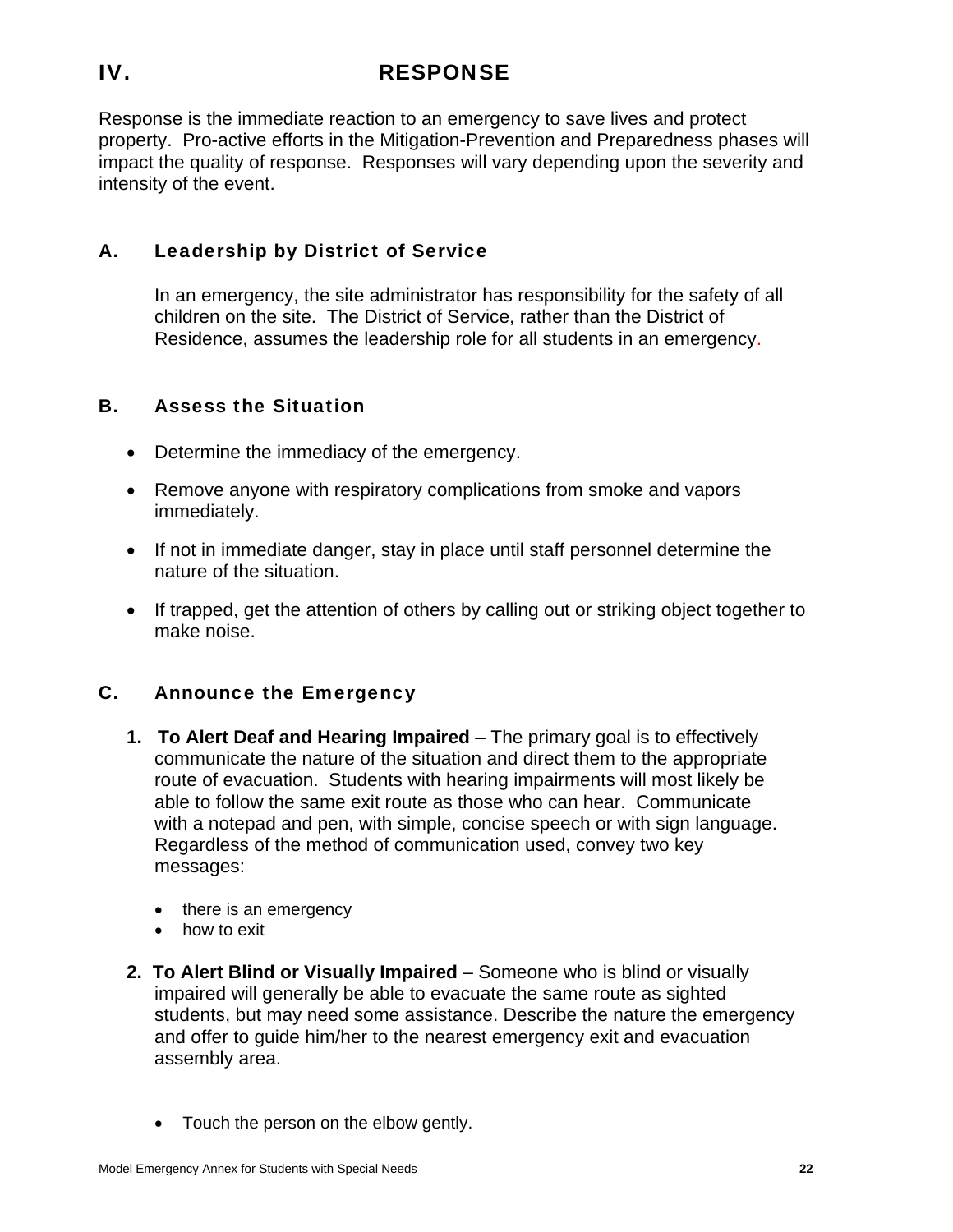- Identify yourself and quickly explain the situation.
- Ask if the individual has any preferences regarding how to be guided.
- Clearly describe where you are going and any approaching obstacles or protruding objects which will require a change in your walking path or pattern.
- Be protective of your space as there may be many people using the same route to evacuate.
- routes as the other students. The challenge is to keep them calm as you exit. If **3. To Alert Cognitively or Emotionally Impaired** – It is likely that students with cognitive or emotional impairments will be able to use the same evacuation there is a buddy or companion assistant, quickly describe the situation and how to involve him or her in the evacuation. Let the student know what is happening. Keep him/her reassured

### D. Lockdown/Shelter-in-Place Strategies

- Set up screens/curtains for those needing privacy for emotional issues and personal hygiene.
- Use Go Kits for immediate necessities.
- Keep students away from windows and doors.
- Use the buddy system to provide comfort and reassurance.

### E. Implement Evacuation

- Carry all medication, supplies, equipment and dietary needs with student, including the 72-hour disaster kit that has been prepared ahead of time for individual student needs;
- Ask the student how he/she would like to be assisted;
- Use the buddy system;
- Inform emergency personnel of intended destination and type of assistance needed. If unable to contact emergency personnel, ask others to make the notification for assistance;
- Move to designated evacuation area. The path should be unobstructed.
- Be careful of falling debris as you leave the building.
- Provide priority assistance to wheelchair users with electrical respirators. Evacuate mobility devices with the person if possible (i.e. crutches, wheel chairs, etc.

**To Evacuate Persons Using Wheelchairs:**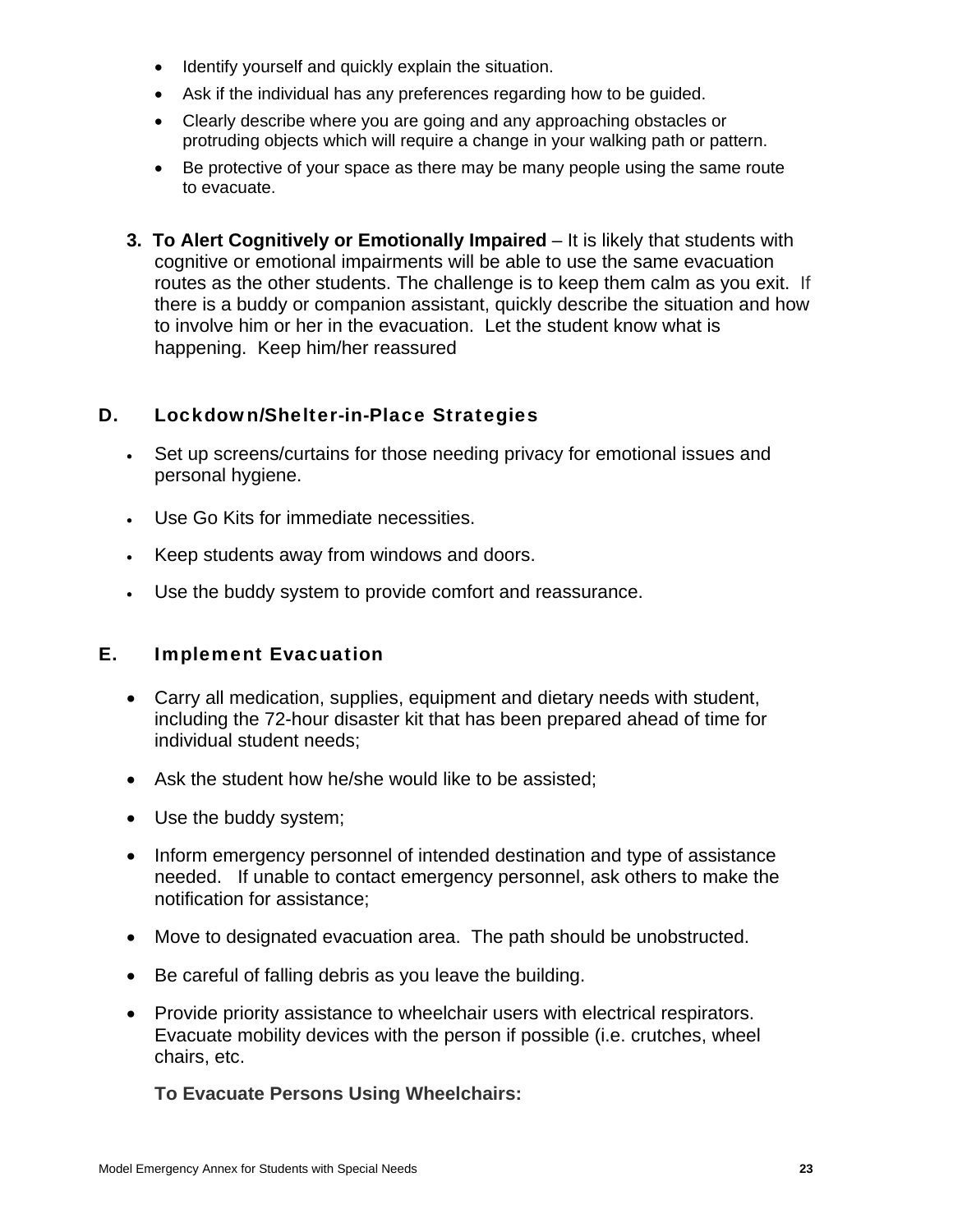If the person wants to be moved in his/her chair, keep the following considerations in mind:



- Turn off the wheelchair's power before lifting.
- Turn the wheelchair so it is lowered down the stairs backwards (person facing up the stairs), so the occupant cannot slip forward out of the chair and down the stairs.
- Powered wheelchairs have very heavy batteries; an evacuation chair for stairs may be needed with the powered chair to be retrieved later.
- If a seatbelt is available, use it. If the person needs to be removed from his/her wheelchair for an evacuation, ask the following:
	- o how he/she prefers to be moved from the chair;
	- o whether pain or harm will result from moving extremities;
	- o if any equipment is needed for immediate safety of life-support, e.g. backup generator for respirator.

### F. Transport Students

Transportation is a well-established component of emergency response plans, and requires planning and detailed focus for children with access and functional needs. Special transport is not provided for students with Section 504 eligibility.

- **Maintain a transportation resources** list by type and availability, including vehicle accessibility and capacity information.
- **Develop procedures for the acquisition of additional accessible transportation equipment**, securement devices, supplies, and resources before a disaster.
- **Provide staff training**, including a review of procedures for transporting persons with a variety of assistance needs, as well as the transport of service animals.
- **Identify strategies for tracking individuals** who are evacuated. Information should include the passenger's name, point of origin, departure time, final destination, and arrival time.
- **Maintain a master list of drivers** by status and availability.
- **Provide drivers with an operational roster** to complete and maintain, at minimum, with the following information:
	- o Name of driver
	- o Driver's telephone number
	- o Time departed staging area
	- o Time arrived at sheltering location
	- o Vehicle number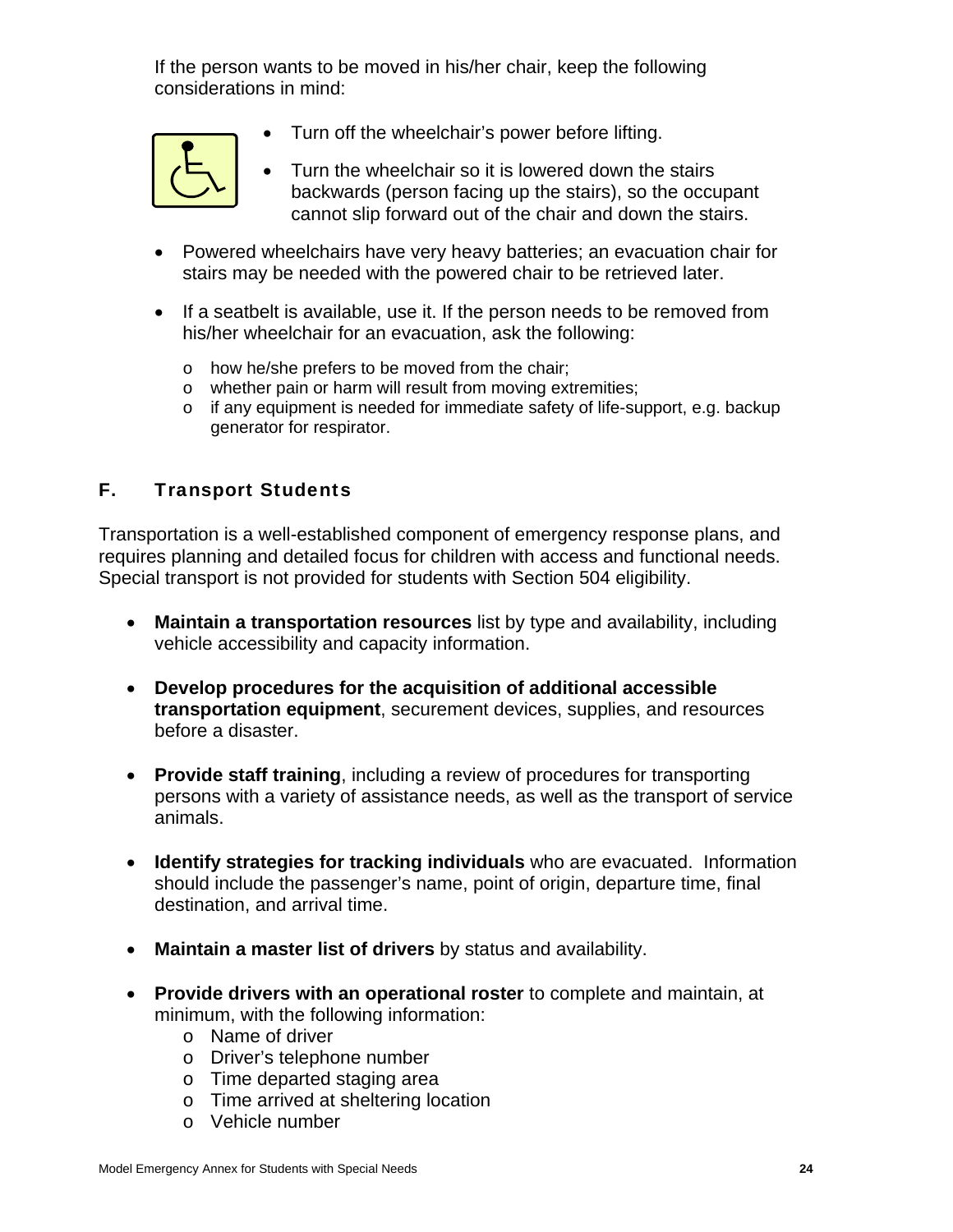- o Sheltering location
- o Trip mileage
- **Determine the appropriate transportation response** for persons unable to reach a pick up/drop off location or staging area on their own.

What entity will handle such needs, and what types of vehicles/equipment will be required? Check with the school district regarding the transportation contracts and agreements.

- **Account for all students** before transportation occurs and after arrival at the destination.
- **Transport all passengers** to the pre-designated evacuation destination by the safest route. Use alternative routes only as necessary.
- **Use buses.** Consider other modes of transportation only if buses are unable to get to the school quickly or are not available. Refer to the list of school-owned vehicles, staff vehicles and parent vehicles that are available.

### G. Reassess Needs

Request additional support, if needed.

### H. Other Considerations for Special Needs Populations

- **Store** extra batteries for electric wheelchairs and hearing aids.
- **Lead** evacuees to a safe place with other teachers and staff.
- **Remain** with the special needs student after the evacuation.
- **Recognize** that the fine details are unique to each student;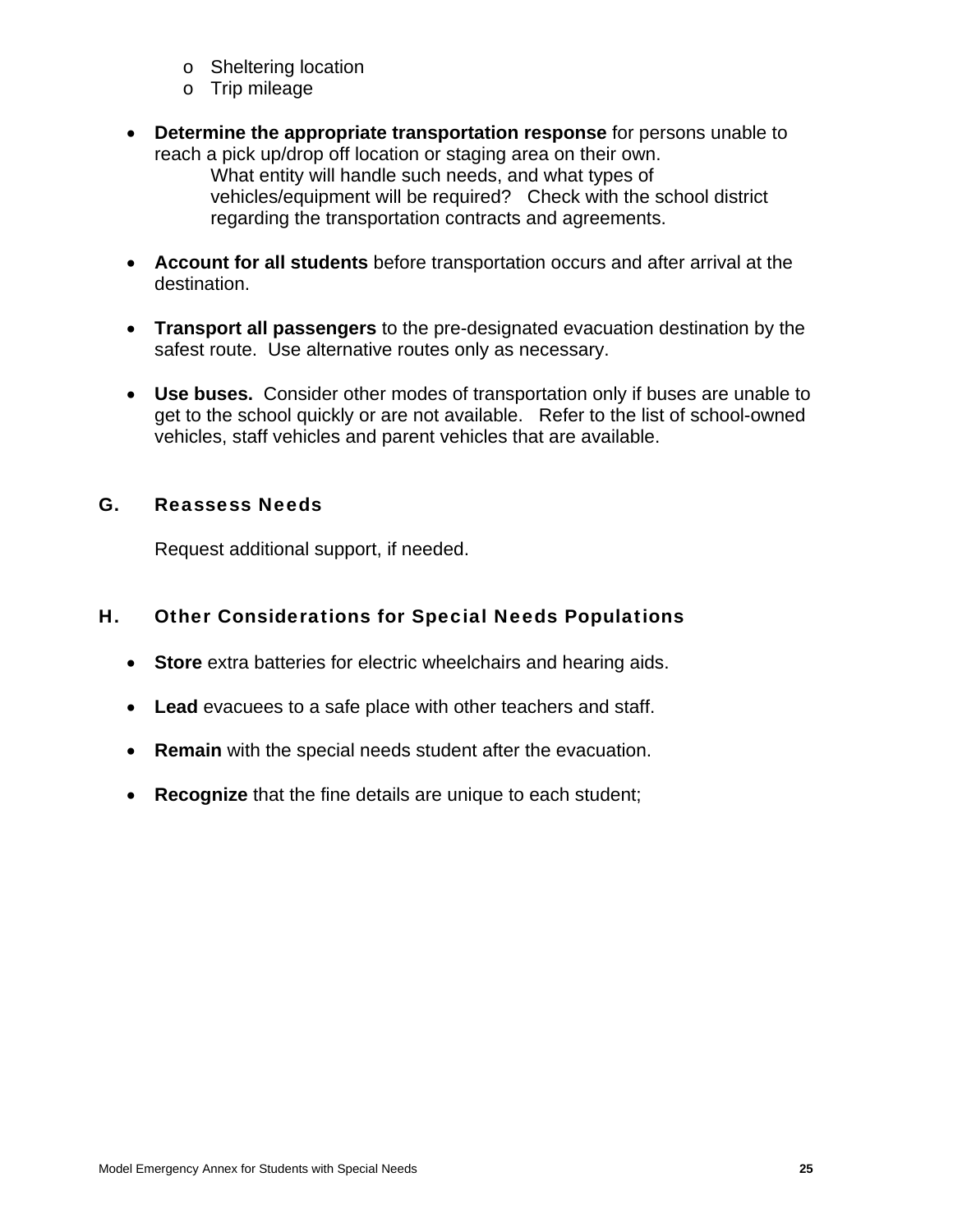## IV. RECOVERY

The recovery phase is designed to assist students, teachers, staff and visitors to restore educational operations in school. Recovery is an ongoing process that includes not only the mental, emotional and physical healing process of students, teachers and staff, but also restoration of the physical assets of the school (buildings and grounds) to a safe and habitable environment.

### A. Restoration

- **Account** for all the students, teachers, and staff.
- **Meet the medical needs**.
- **Conduct daily debriefing** for staff, responders, and others assisting in recovery.
- **Provide stress management support** during class time.
- **Discuss recovery**, what to do with students if they must remain on site for 2-3 days.
- **Communicate with parents**, guardians and the local community.
- **Conduct after-action briefing** to capture key lessons learned and recommendations for improvements to the school plan.

### B. Supportive Services

- **Needs Assessment** quickly identify needs and the support necessary to meet them.
- **Information** provide important information on community resources that connects school families who need help with available services and assistance.
- **Language**  ensure that critical information is conveyed in a language appropriate for non-English speaking families that the standard media may not reach.
- **Transportation** support the mobility needs with accessible transportation resources to disaster service areas.
- **Replacement Equipment** support students with special needs with the guidance to acquire replacement of vital personal equipment (e.g., crutches, hearing aides, wheelchairs,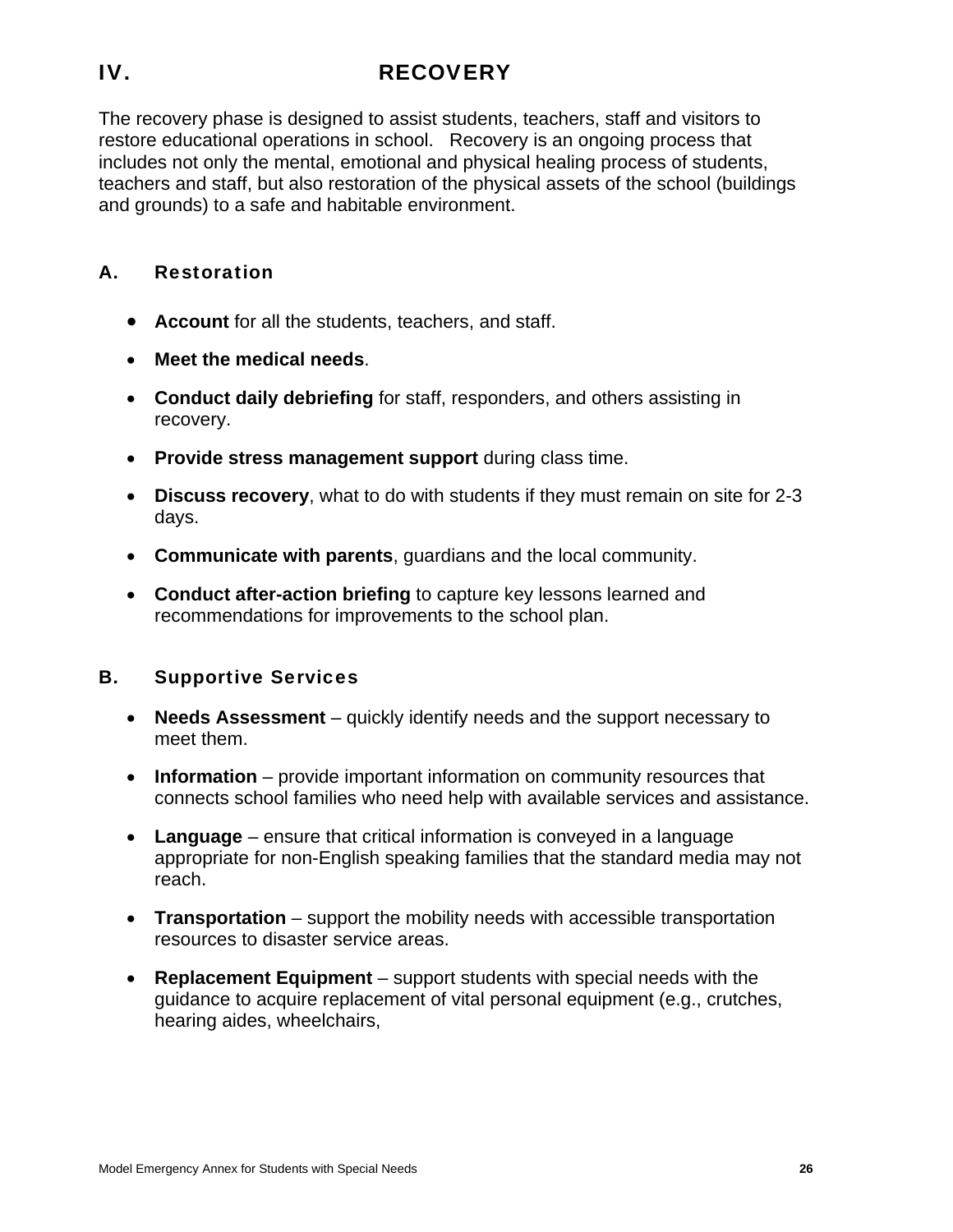### C. Reassurance

Experiencing a disaster can be overwhelming. Stress often exacerbates existing medical conditions and may alter thought and behavior. Reassurance is the key to helping children through a traumatic time. Support individuals with access and functional needs by providing verbal reassurance and information to help orient them to new surroundings and new routines.

- **Make sure physical needs are addressed** and medical assistance is provided, as needed.
- **Reconnect students** with family and other support systems as early as possible.
- **Address concerns** about safety. Talk to each child at his or her developmental age, not chronological age. Use language the child understands.
- **Provide information through pictures** and allow children time to see, hear, talk and draw.
- **Expect some regression** (increase in problem behaviors).
- emotional equilibrium. **Deal with inappropriate behaviors** calmly and consistently—Keep
- **Minimize the disruption**. If the normal routine is unavoidably altered, create a new one.
- **Offer concrete/immediate solutions** to abstract problems. Use clear examples. Repeat responses patiently.

After the danger has passed, the school will be anxious to return to normal. Both people and resources are needed to speed recovery. The talents of individual with disabilities should not be underestimated. Every member of a community can provide some support.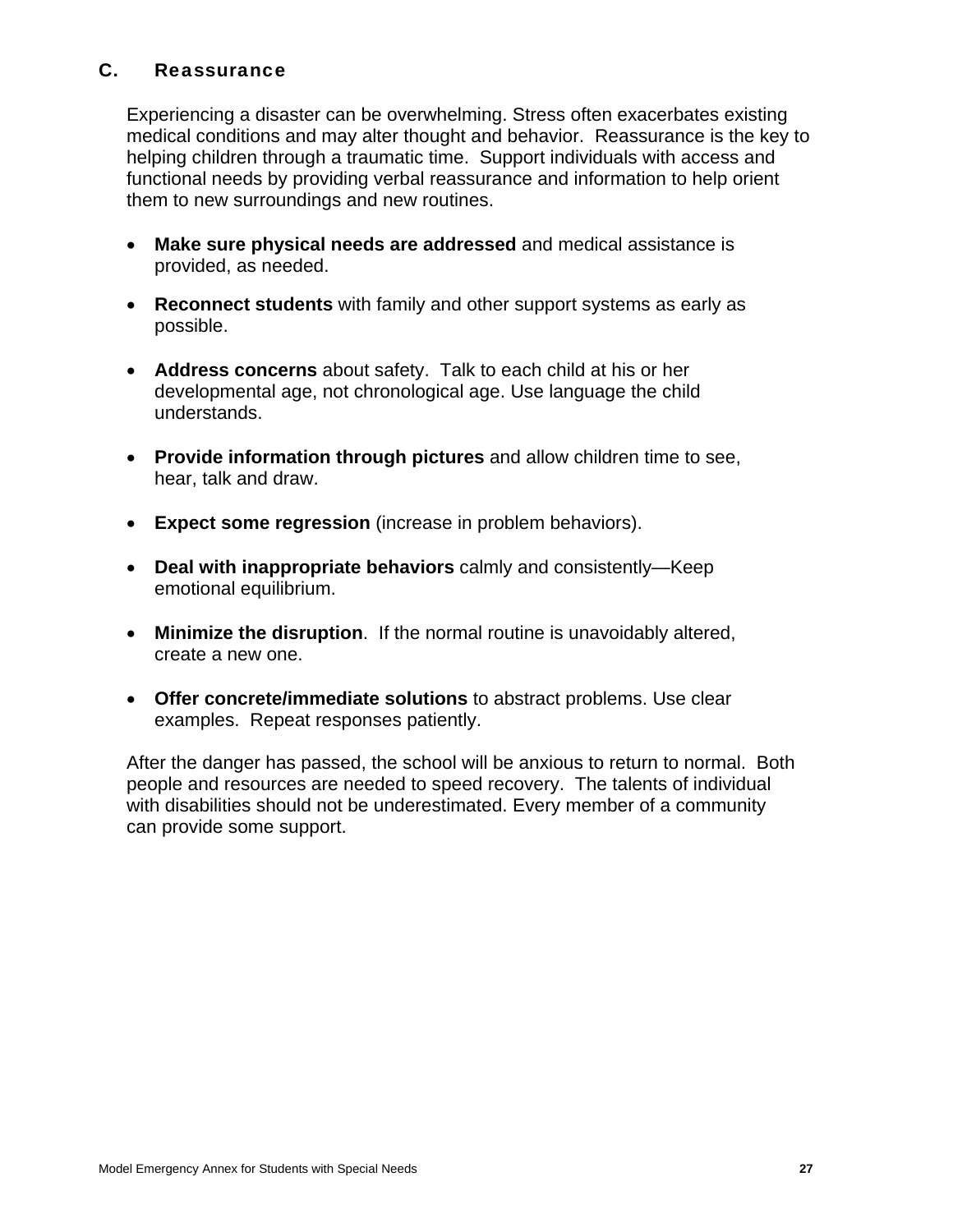# APPENDIX A

# **School Emergency Evacuation Planning Checklist**

|                                                                                                                                                  | <b>YES</b> | <b>NO</b> |
|--------------------------------------------------------------------------------------------------------------------------------------------------|------------|-----------|
| Dpo you have a roster of your students with special needs?                                                                                       |            |           |
| Have you identified students with special needs on site from other school districts?                                                             |            |           |
| Have you identified the medical needs of your students with special needs and<br>their medication schedule?                                      |            |           |
| Have you walked the evacuation paths and exits looking for potential obstacles?                                                                  |            |           |
| Has an evacuation site been identified that is accessible to students and staff with<br>special needs?                                           |            |           |
| Is the primary evacuation path marked to clearly show the route?                                                                                 |            |           |
| Is there sufficient oxygen for 72 hours?                                                                                                         |            |           |
| Have transportation needs been identified for the students with special needs,<br>such as special vans and buses for students?                   |            |           |
| Do you have contract(s) in place with your transportation service provider(s) in<br>case of an emergency?                                        |            |           |
| Is there a master list of bus drivers?                                                                                                           |            |           |
| Have you identified any necessary tools such as personal response plans,<br>evacuation equipment or visual aids for students with special needs? |            |           |
| Have you identified communication needs with students who have limited English<br>proficiency?                                                   |            |           |
| Have you considered emergency accommodations for those with temporary<br>disabilities?                                                           |            |           |
| Have you encouraged a relationship with students and the local responders?                                                                       |            |           |
| Have you reviewed your plan with emergency responders?                                                                                           |            |           |
| Have you identified an evacuation site that is accessible to students and staff with<br>special needs?                                           |            |           |
| Have you identified a secondary evacuation site?                                                                                                 |            |           |
| Has a "buddy system" been developed for each student?                                                                                            |            |           |
| Have you identified all of your communication needs for your students with special<br>needs?                                                     |            |           |
| Have you trained the staff on proper lifting techniques?                                                                                         |            |           |
| Have staff, students and families been encouraged to provide 72 hour<br>medications?                                                             |            |           |
| Has evacuation route information been compiled and distributed to staff?                                                                         |            |           |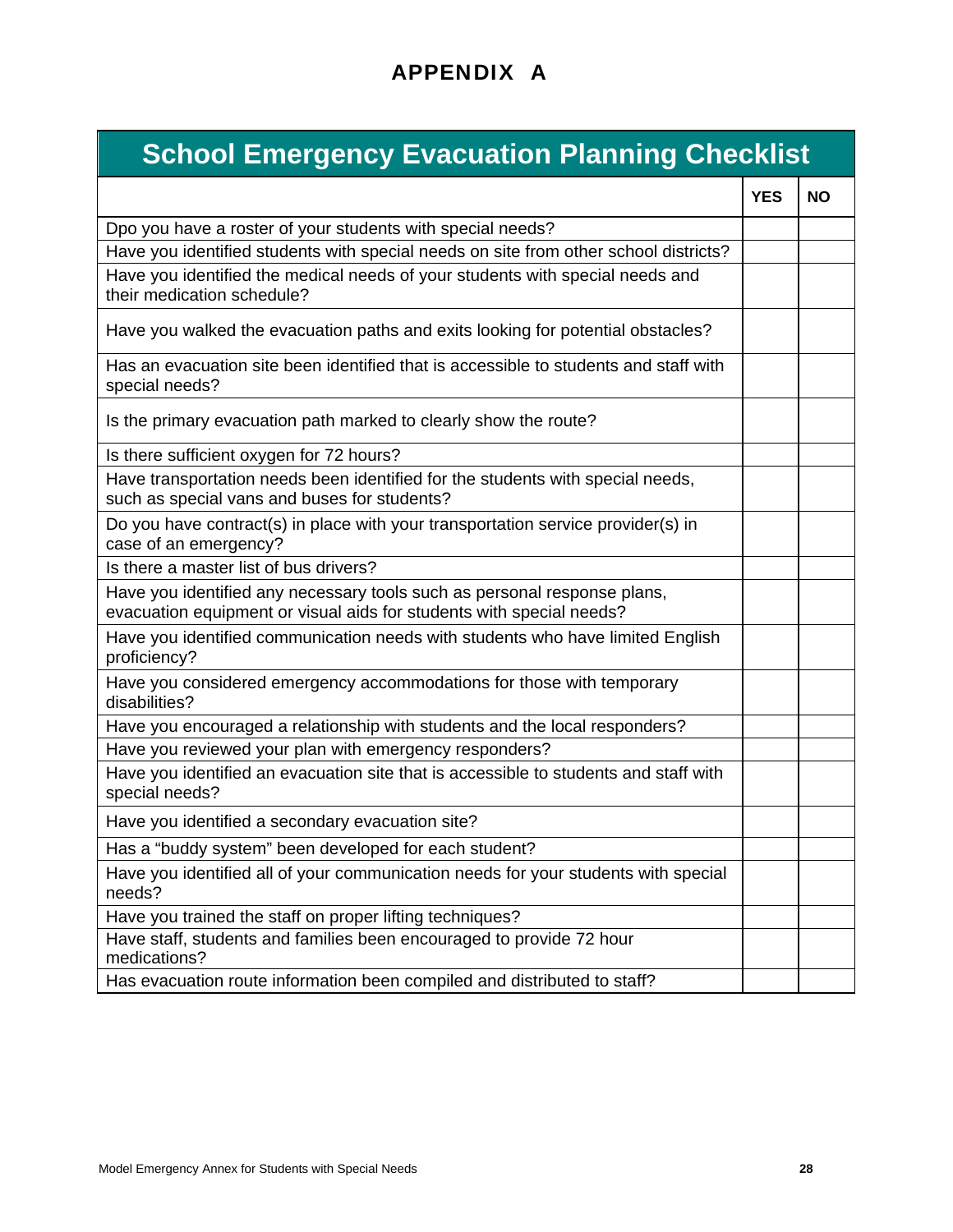# APPENDIX B

# **Emergency Information Form for Students with Special Needs**

| Date form<br>completed | <b>Revised</b> | <b>Initials</b> |
|------------------------|----------------|-----------------|
| By Whom                | <b>Revised</b> | <b>Initials</b> |
|                        |                |                 |

| Name:                                              | Birth date:<br>Nickname:                           |  |
|----------------------------------------------------|----------------------------------------------------|--|
| Home Address:                                      | Home/Work Phone:                                   |  |
| Parent/Guardian:                                   | <b>Emergency Contact Names &amp; Relationship:</b> |  |
| Signature/Consent*:                                |                                                    |  |
| Primary Language:                                  | Phone Number(s):                                   |  |
| Physicians:                                        |                                                    |  |
| Primary Care Physician:<br><b>Emergency Phone:</b> |                                                    |  |
|                                                    | Fax:                                               |  |
| <b>Current Specialty Physician:</b>                | <b>Emergency Phone:</b>                            |  |
| Specialty:                                         | Fax:                                               |  |
| <b>Current Specialty Physician:</b>                | <b>Emergency Phone:</b>                            |  |
| Specialty:                                         | Fax:                                               |  |
| <b>Anticipated Primary ED:</b>                     | Pharmacy:                                          |  |
| <b>Anticipated Tertiary Care Center:</b>           |                                                    |  |

| <b>Diagnoses/Past Procedures/Physical Exam</b>                                                                                                         |                                                                                                                                                           |  |
|--------------------------------------------------------------------------------------------------------------------------------------------------------|-----------------------------------------------------------------------------------------------------------------------------------------------------------|--|
| -1.                                                                                                                                                    | Baseline physical findings:                                                                                                                               |  |
|                                                                                                                                                        |                                                                                                                                                           |  |
| 2.                                                                                                                                                     |                                                                                                                                                           |  |
|                                                                                                                                                        |                                                                                                                                                           |  |
| 3.                                                                                                                                                     | Baseline vital signs:                                                                                                                                     |  |
|                                                                                                                                                        |                                                                                                                                                           |  |
| Synopsis:                                                                                                                                              |                                                                                                                                                           |  |
|                                                                                                                                                        | Baseline neurological status:                                                                                                                             |  |
|                                                                                                                                                        | <b>Blood Type:</b>                                                                                                                                        |  |
| *Consent for release of this form to health care providers<br>American College of<br>Emergency Physicians*<br><b>American Academy</b><br>of Pediatrics | Form Courtesy of: © Amer ican College of Emergency Physicians and American Academy of Pediatrics. Permission to<br>reprint granted with acknowledgem ent. |  |

Model Emergency Annex for Students with Special Needs **29**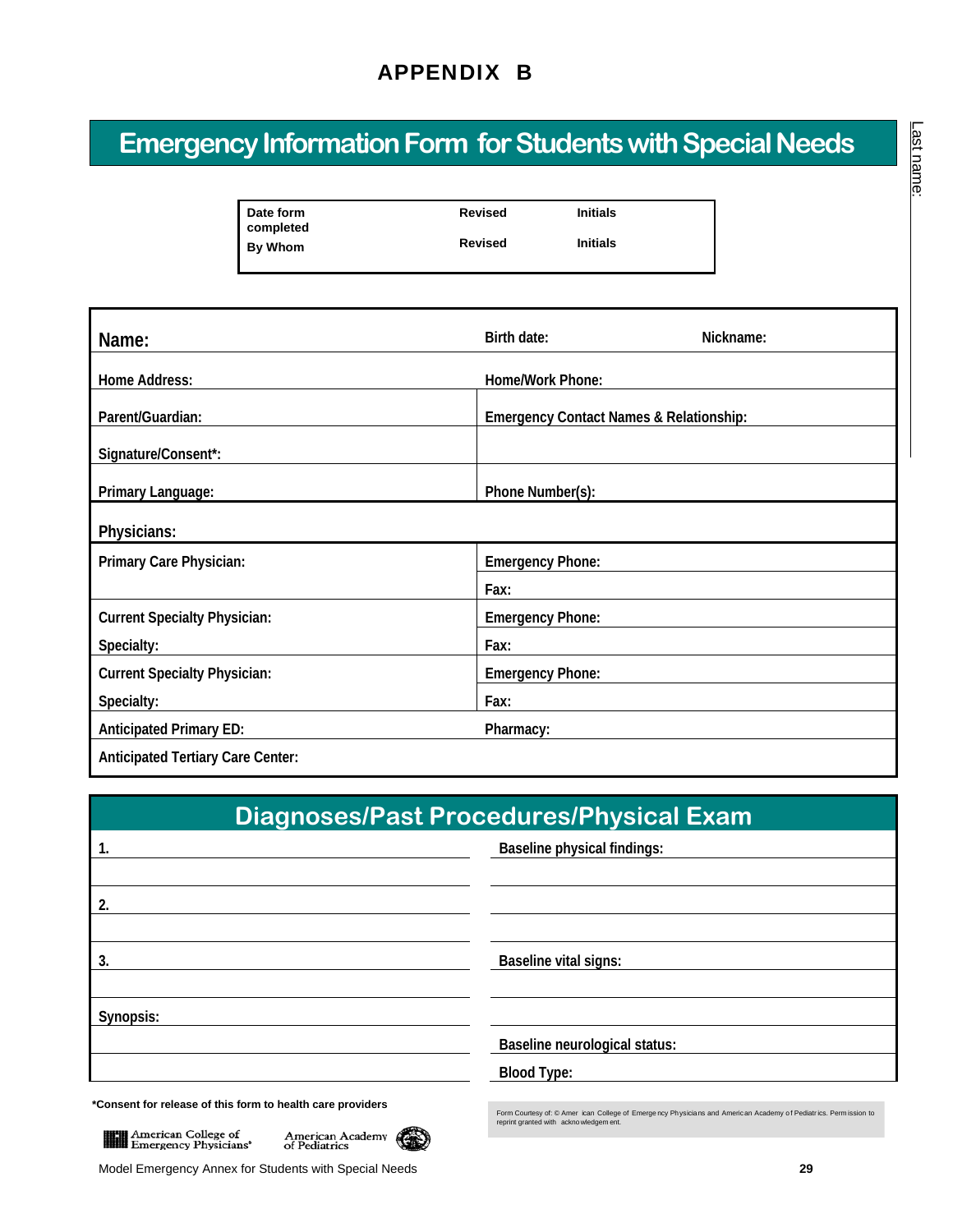| <b>Diagnoses/Past Procedures/Physical Exam (Continued)</b> |                                                            |  |  |
|------------------------------------------------------------|------------------------------------------------------------|--|--|
| Medications/Dosages:                                       | Significant baseline ancillary findings (lab, x-ray, ECG): |  |  |
|                                                            |                                                            |  |  |
|                                                            |                                                            |  |  |
| 3.                                                         | Prostheses/Appliances/ Technology Devices:                 |  |  |
| 4.                                                         |                                                            |  |  |
| 5.                                                         |                                                            |  |  |

| <b>Management Data:</b>                    |          |  |  |
|--------------------------------------------|----------|--|--|
| Allergies: Medications/Foods to be avoided | and why: |  |  |
| Ι.                                         |          |  |  |
| $\overline{2}$                             |          |  |  |
| 3                                          |          |  |  |
| Procedures to be avoided                   | and why: |  |  |
| 1.                                         |          |  |  |
| $\overline{2}$                             |          |  |  |
| 3                                          |          |  |  |

| Immunizations (mm/yy)   |             |                      |  |  |
|-------------------------|-------------|----------------------|--|--|
| Dates                   |             | Dates                |  |  |
| <b>DPT</b>              |             | Hep B                |  |  |
| <b>OPV</b>              |             | Varicella            |  |  |
| <b>MMR</b>              |             | TB status            |  |  |
| <b>HIB</b>              |             | Other                |  |  |
| Antibiotic prophylaxis: | Indication: | Medication and dose: |  |  |

| Common Presenting Problems/Findings With Specific Suggested Managements |                                     |                                 |  |  |
|-------------------------------------------------------------------------|-------------------------------------|---------------------------------|--|--|
| <b>Problem</b>                                                          | <b>Suggested Diagnostic Studies</b> | <b>Treatment Considerations</b> |  |  |
|                                                                         |                                     |                                 |  |  |
|                                                                         |                                     |                                 |  |  |

**Comments on child, family, or other specific medical issues:**  Physician/Provider Signature: **Print Name:** Print Name: Last name:

Last name: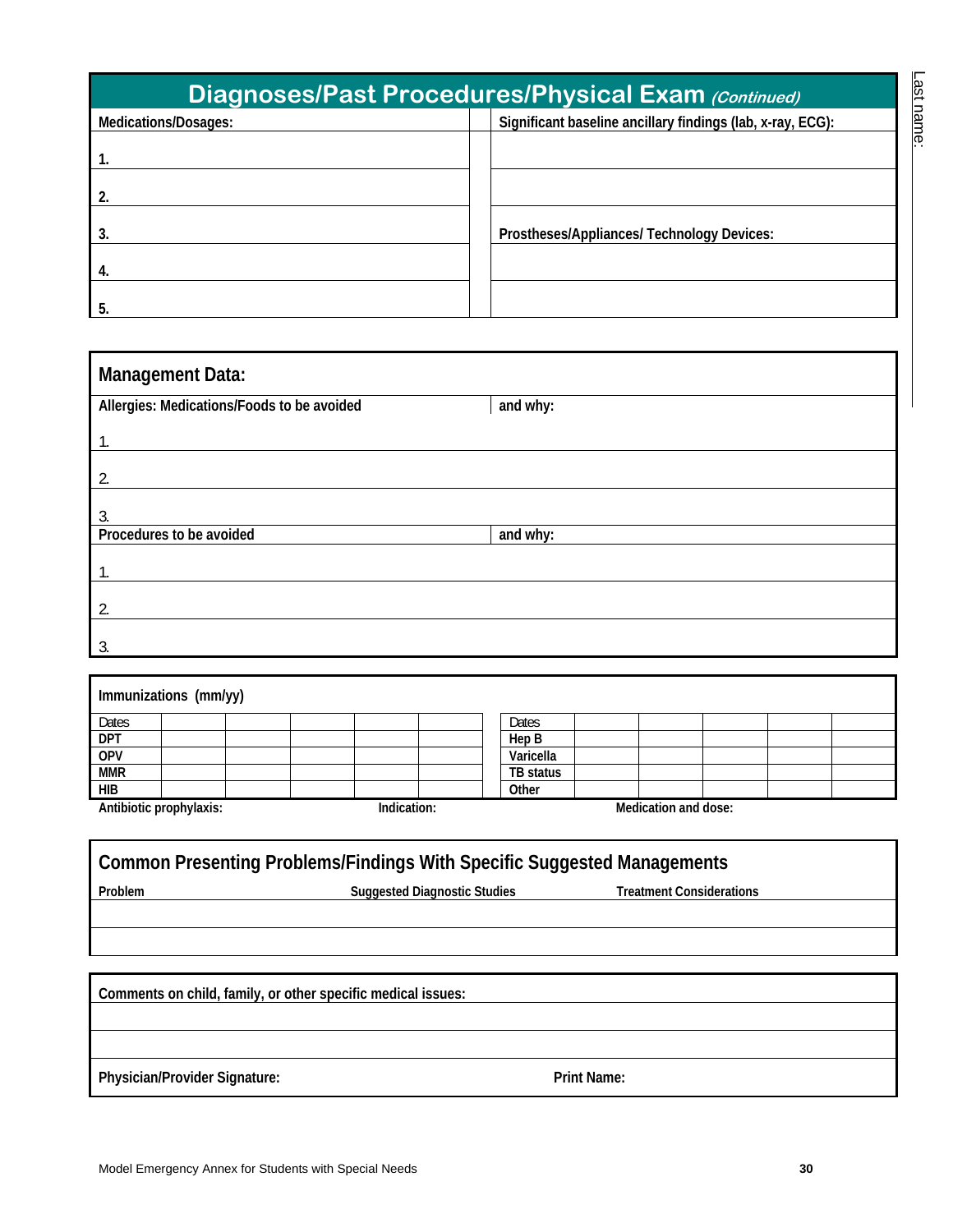# APPENDIX C

# Laminate this card and affix it to a lanyard for the special needs student to wear during an emergency.

| <b>Student Name:</b><br>Photo:<br>School:<br>Grade:<br><b>School Phone:</b><br><b>Medical Condition:</b><br><b>FRONT</b><br>Parent/Guardian:<br>Home Phone:<br><b>Work Phone:</b><br>Home Address:<br>Cell Phone:<br>Parent:/Guardian:<br>Home Phone:<br>Parents are responsible for updating the student s emergency information and medications.<br>cut or fold here<br><b>Emergency Medical Information Card</b><br>Birth date:<br><b>Student Name:</b><br><b>Blood Type:</b><br>Allergies:<br><b>Physical Limitations:</b><br><b>Communication Difficulties:</b><br>Adaptive Equipment::<br>Primary Care Physician:<br><b>Emergency Phone:</b><br>Specialty Physician:<br><b>Emergency Phone:</b><br><b>Policy Number:</b><br>Insurance Company :<br><b>Medications</b><br>Dosages/Frequency | <b>Emergency Medical Information Card</b> |  |  |  |
|--------------------------------------------------------------------------------------------------------------------------------------------------------------------------------------------------------------------------------------------------------------------------------------------------------------------------------------------------------------------------------------------------------------------------------------------------------------------------------------------------------------------------------------------------------------------------------------------------------------------------------------------------------------------------------------------------------------------------------------------------------------------------------------------------|-------------------------------------------|--|--|--|
|                                                                                                                                                                                                                                                                                                                                                                                                                                                                                                                                                                                                                                                                                                                                                                                                  |                                           |  |  |  |
|                                                                                                                                                                                                                                                                                                                                                                                                                                                                                                                                                                                                                                                                                                                                                                                                  |                                           |  |  |  |
|                                                                                                                                                                                                                                                                                                                                                                                                                                                                                                                                                                                                                                                                                                                                                                                                  |                                           |  |  |  |
|                                                                                                                                                                                                                                                                                                                                                                                                                                                                                                                                                                                                                                                                                                                                                                                                  |                                           |  |  |  |
|                                                                                                                                                                                                                                                                                                                                                                                                                                                                                                                                                                                                                                                                                                                                                                                                  |                                           |  |  |  |
|                                                                                                                                                                                                                                                                                                                                                                                                                                                                                                                                                                                                                                                                                                                                                                                                  |                                           |  |  |  |
|                                                                                                                                                                                                                                                                                                                                                                                                                                                                                                                                                                                                                                                                                                                                                                                                  |                                           |  |  |  |
|                                                                                                                                                                                                                                                                                                                                                                                                                                                                                                                                                                                                                                                                                                                                                                                                  |                                           |  |  |  |
|                                                                                                                                                                                                                                                                                                                                                                                                                                                                                                                                                                                                                                                                                                                                                                                                  |                                           |  |  |  |
|                                                                                                                                                                                                                                                                                                                                                                                                                                                                                                                                                                                                                                                                                                                                                                                                  |                                           |  |  |  |
|                                                                                                                                                                                                                                                                                                                                                                                                                                                                                                                                                                                                                                                                                                                                                                                                  |                                           |  |  |  |
|                                                                                                                                                                                                                                                                                                                                                                                                                                                                                                                                                                                                                                                                                                                                                                                                  |                                           |  |  |  |
|                                                                                                                                                                                                                                                                                                                                                                                                                                                                                                                                                                                                                                                                                                                                                                                                  |                                           |  |  |  |
|                                                                                                                                                                                                                                                                                                                                                                                                                                                                                                                                                                                                                                                                                                                                                                                                  |                                           |  |  |  |
|                                                                                                                                                                                                                                                                                                                                                                                                                                                                                                                                                                                                                                                                                                                                                                                                  |                                           |  |  |  |
|                                                                                                                                                                                                                                                                                                                                                                                                                                                                                                                                                                                                                                                                                                                                                                                                  |                                           |  |  |  |
|                                                                                                                                                                                                                                                                                                                                                                                                                                                                                                                                                                                                                                                                                                                                                                                                  |                                           |  |  |  |
|                                                                                                                                                                                                                                                                                                                                                                                                                                                                                                                                                                                                                                                                                                                                                                                                  |                                           |  |  |  |
|                                                                                                                                                                                                                                                                                                                                                                                                                                                                                                                                                                                                                                                                                                                                                                                                  |                                           |  |  |  |
|                                                                                                                                                                                                                                                                                                                                                                                                                                                                                                                                                                                                                                                                                                                                                                                                  |                                           |  |  |  |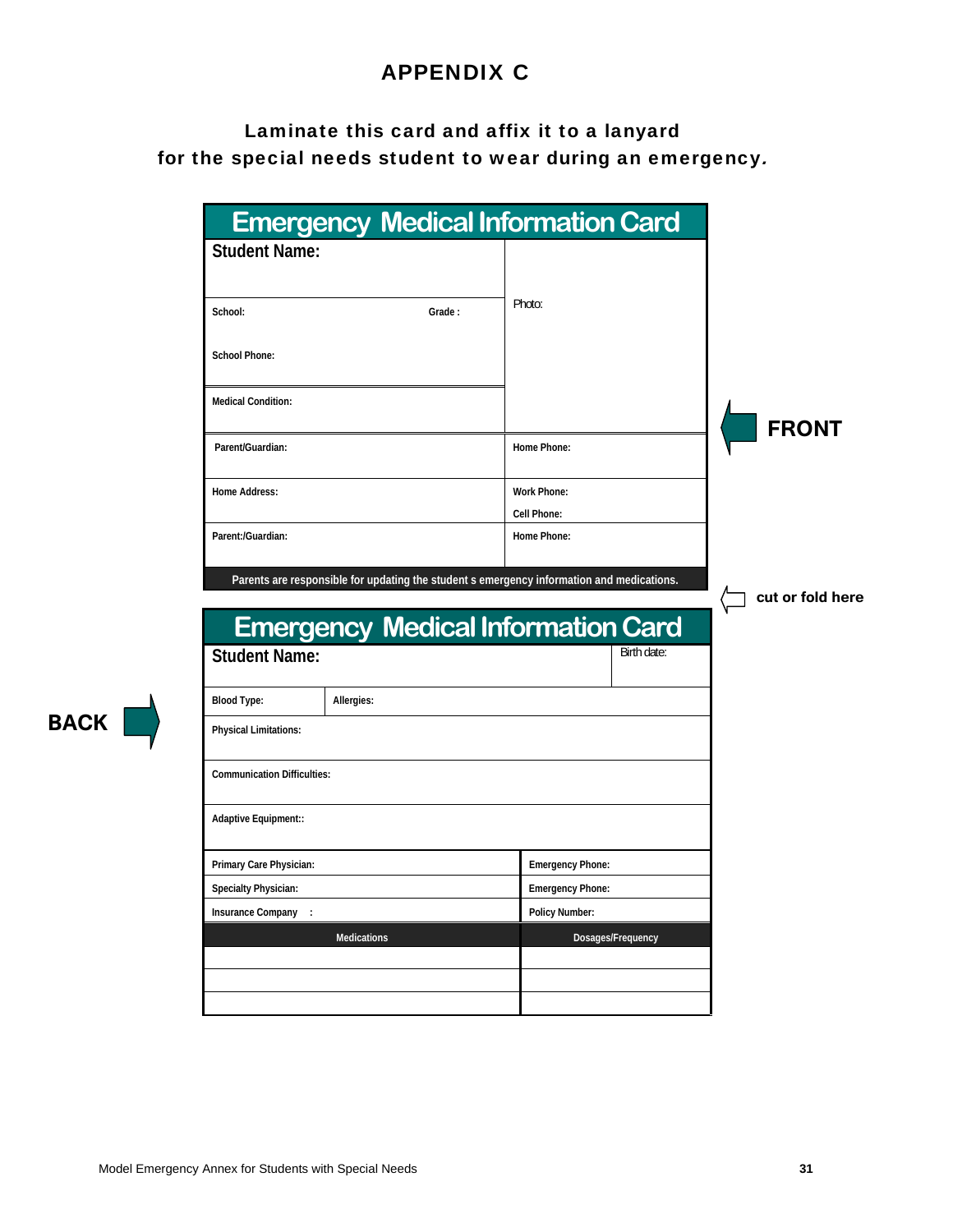### APPENDIX D

## **72 Hour Disaster Medication**

**Authorization To Administer Medication** 

STUDENT MEDICATION - Legal Reference: Education Code Section 49423

... any pupil who is required to take, during the regular school day, medication prescribed for him/her by a physician, may be assisted by the school nurse or other designated school person, if the school district received (1.) a written statement from such a physician detailing the name of the medication, the method, amount, and time schedules by which such medication is to be taken, and (2.) a written statement from the parent or guardian of the pupil indicating the desire that the school district assist the pupil in the matter set for in the physician's statement." No other medication is to be administered by school personnel. This includes all medication available without a prescription. Medication is to be sent in the original container labeled with the name of the student, name of prescribing physician, name of medication and instructions. This form must be completed and included. It is the parent's responsibility to update this form as needed.

| <b>Student</b>              |                                                                                           |      | Grade     | Teacher  | Date                                                                                                            |
|-----------------------------|-------------------------------------------------------------------------------------------|------|-----------|----------|-----------------------------------------------------------------------------------------------------------------|
| Parent                      | the control of the control of the control of the control of the control of the control of |      |           | Phone(s) | the contract of the contract of the contract of the contract of the contract of the contract of the contract of |
| <b>Health Care Provider</b> |                                                                                           |      |           | Phone    |                                                                                                                 |
| 1.                          | Medication(s)                                                                             | Dose | Frequency | Duration | <b>Possible Side Effects</b>                                                                                    |
|                             |                                                                                           |      |           |          |                                                                                                                 |

- 2. Additional Information and/or Precautions regarding medications or student's condition:
- 3. I am the parent/guardian of the above student and I have lawful custody of said child. I hereby give consent to appropriate District personnel to administer or assist in administering medication(s) and/or treatment as specified by his/her health care provider. Furthermore, I hereby give consent to the District to receive from, or send to, the health care provider any information concerning my child's medical condition.

Date

|  | <b>AUTHORIZATION FOR SELF-ADMINISTRATION:</b>                                                                                                                                                                                                        |
|--|------------------------------------------------------------------------------------------------------------------------------------------------------------------------------------------------------------------------------------------------------|
|  | A. Student: I certify that I have read and understand the instructions regarding the<br>self-administration of my medications(s). I agree to take these above described<br>medications in compliance with my health care provider's recommendations. |
|  | Student Signature <b>Student Signature</b><br>Date                                                                                                                                                                                                   |
|  | B. Parent/Guardian: My child has been instructed in the proper dosage and administration<br>of the above medication and has demonstrated the ability to self-administer it. We/I                                                                     |
|  | (Parent/Guardian) request that s/he be permitted to self-administer it as directed by our health care<br>provider in compliance with District policy and procedures.                                                                                 |
|  | Parent/Guardian Signature<br><b>Date</b>                                                                                                                                                                                                             |

) Initial here if student has been properly trained and is able to self-administer

| <b>PHYSICIAN SIGNATURE</b>          | Date |
|-------------------------------------|------|
| <b>Please Print/Stamp Physician</b> |      |
| Name, Address, Phone here:          |      |

Original - File Copy - School Nurse & Teacher

 $7/04$ 

c

Parent/Guardian Signature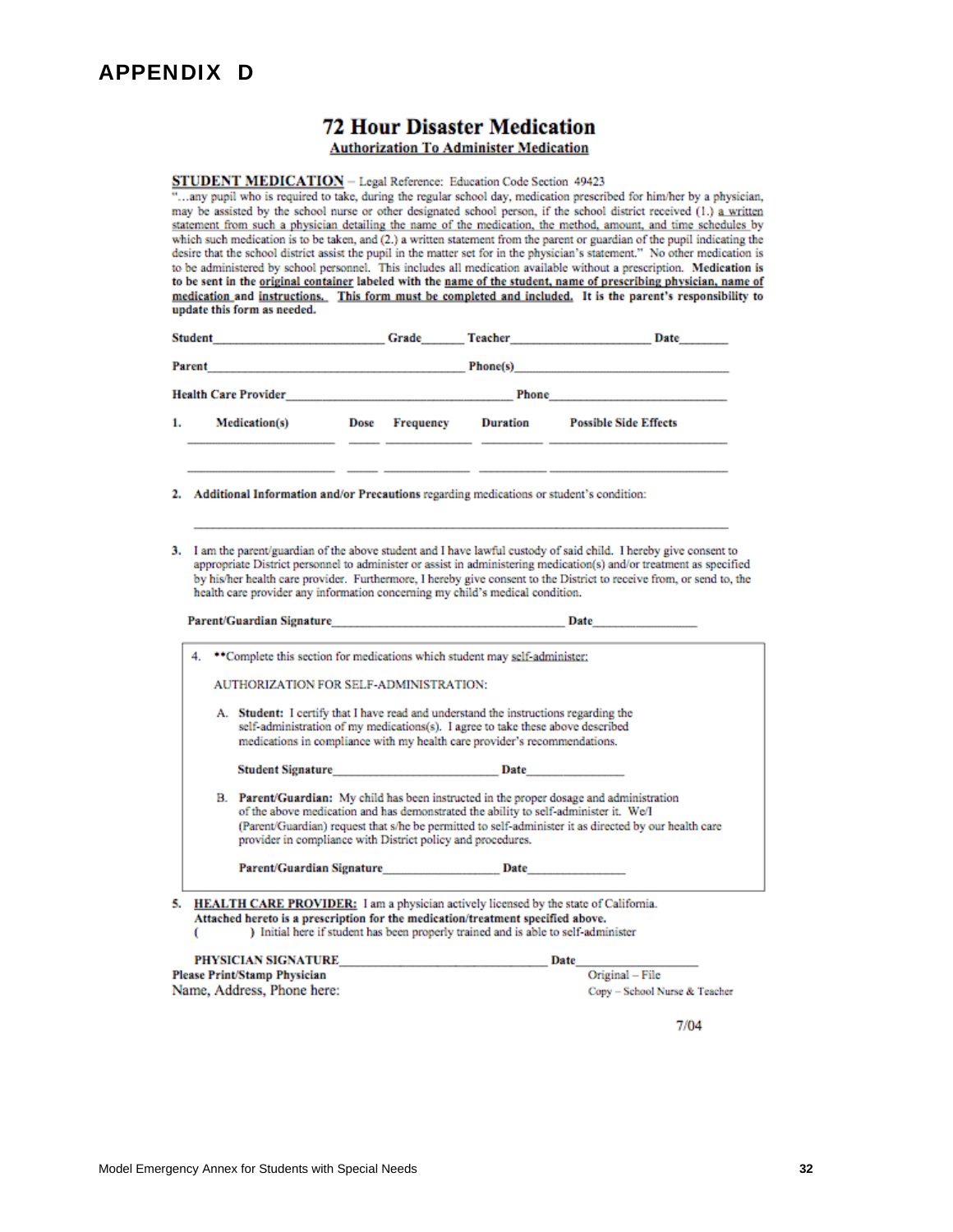### 72 Horas Medicamentos en caso de Desastre AUTORIZACIÓN PARA ADMINISTRAR MEDICINAS



### MEDICINAS PARA ALUMNOS Referencia Legal: Código Educacional Sección 49423

«... cualquier alumno que debe tomar medicina recetada por su médico durante el día escolar, puede obtener la ayuda de la enfermera escolar u otro personal escolar designado, si el distrito escolar ha recibido (1) declaración escrita del médico detallando el nombre de la medicina, método, dosis y horario de administración de tal medicamento, y (2) una declaración escrita del padre o guardian del alumno indicando su consentimiento para que el distrito escolar asista al estudiante a tomar la medicina de acuerdo con las instrucciones del médico.» Ningun otro medicamento puede ser administrado por el personal escolar. Esto incluye medicamentos disponibles sin receta.

Las medicinas se deben mandar a la escuela en el envase original claramente marcado con el nombre del estudiante, nombre del médico quien lo autoriza, nombre de la medicina e instrucciones. Favor de completar y adjuntar este formulario también. Favor de notar que es la responsabilidad de los padres de estar seguros que la información en este formulario esté al corriente.

| <b>Estudiante</b>                                                                                                                                                                                                                  | Grado Maestro/a Fecha   |  |                                                                                                                                                                                                                                                                                                                                      |  |
|------------------------------------------------------------------------------------------------------------------------------------------------------------------------------------------------------------------------------------|-------------------------|--|--------------------------------------------------------------------------------------------------------------------------------------------------------------------------------------------------------------------------------------------------------------------------------------------------------------------------------------|--|
|                                                                                                                                                                                                                                    |                         |  | Padre/Madre reléfono o control de la contrada de la contrada de la contrada de la contrada de la contrada de l                                                                                                                                                                                                                       |  |
| (La sección de abajo debe ser completado por el médico)                                                                                                                                                                            |                         |  |                                                                                                                                                                                                                                                                                                                                      |  |
|                                                                                                                                                                                                                                    |                         |  | Telephone                                                                                                                                                                                                                                                                                                                            |  |
| 1. Medications                                                                                                                                                                                                                     | Dose Frequency Duration |  | <b>Possible Side Effects</b>                                                                                                                                                                                                                                                                                                         |  |
| 2. Additional Information and/or Precautions regarding medication or student's condition:                                                                                                                                          |                         |  |                                                                                                                                                                                                                                                                                                                                      |  |
| 3. Soy el/la Padre/Guardian del estudiante nombrado arriba y tengo custodia legal de él/ella. Por medio de esto<br>doy mi permiso al personal apropriado del Distrito en administrar o ayudar en la administracion de<br>mi hijo/a |                         |  | medicamentos y/ o tratamiento como es especificado por su médico. Además, doy consentimiento al distrito<br>para recibir de o mandar a este proveedor de salud cualquiera información acerca de la condición de salud de                                                                                                             |  |
|                                                                                                                                                                                                                                    |                         |  |                                                                                                                                                                                                                                                                                                                                      |  |
| 4. Si el estudiante puede administrar medicamentos por sí mismo, hay que llenar este contrato:                                                                                                                                     |                         |  |                                                                                                                                                                                                                                                                                                                                      |  |
| AUTORIZACIÓN PARA AUTO-ADMINISTRACIÓN:<br>A. Estudiante: Certifico que he leido las instrucciones acerca de la autoadministración de mi(s) medicina(s).                                                                            |                         |  | Estoy de acuerdo con tomar estas medicinas nombradas arriba según las recomendaciones del médico.                                                                                                                                                                                                                                    |  |
|                                                                                                                                                                                                                                    |                         |  | Firma del Estudiante: New York Changes and Seconds and Seconds and Seconds and Seconds and Seconds and Seconds and Seconds and Seconds and Seconds and Seconds and Seconds and Seconds and Seconds and Seconds and Seconds and                                                                                                       |  |
| В.<br>nuestro médico y las reglas del Distrito.                                                                                                                                                                                    |                         |  | Padre/Madre/Guardian: Mi hijo/a ha sido instruido en la administración y dosis correcta de las medicinas(s)<br>nombrada(s) arriba y ha demostrado la habilidad de autoadministrarsela(s). Nosotros/Yo (Padre/Guardian)<br>pedimos que el/ella tenga permiso de administrarse la(s) medicina(s) a sí mismo según las instrucciones de |  |
| Firma de Padre/Madre/Guardian: Fecha Fecha                                                                                                                                                                                         |                         |  |                                                                                                                                                                                                                                                                                                                                      |  |
| ** Health Care Provider: I am a physician actively licensed by the State of California. Attached hereto is a<br>prescription for the medication/treatment specified above.                                                         |                         |  |                                                                                                                                                                                                                                                                                                                                      |  |
| Firma de Padre/Madre/Guardian:<br>I * initial here if student has been properly trained and is able to self-administer                                                                                                             |                         |  |                                                                                                                                                                                                                                                                                                                                      |  |

C/My Discisnerio/Word Document/Spanish/Autho/AdminMedi/72 hour Disaster Spanidor

2997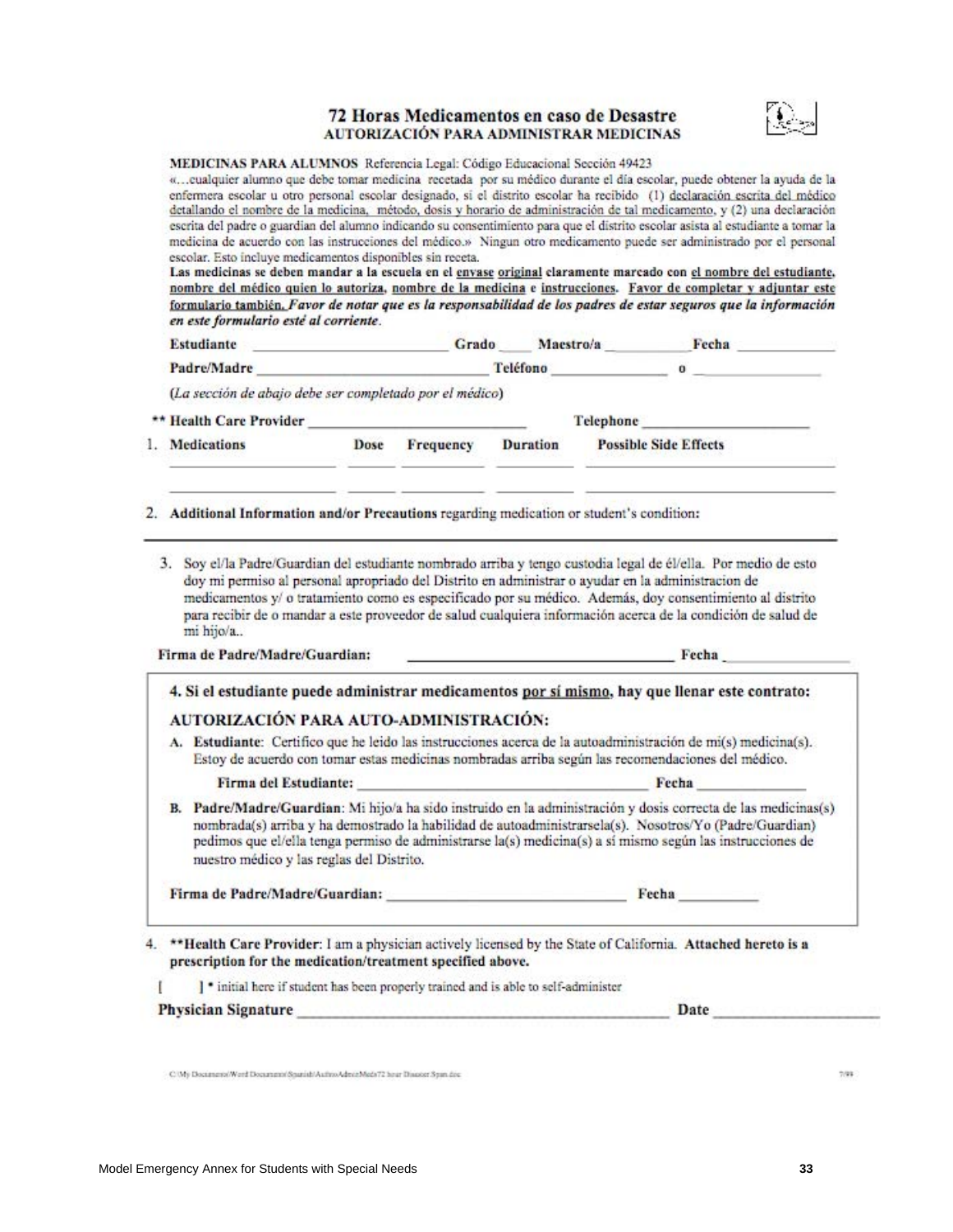# APPENDIX E Online Resources

### **American Red Cross***, People with Disabilities*

http://www.redcross.org/museum/prepare\_org/disabilities/disabilities.htm

### **Americans with Disabilities Act of 1990, as amended**  http://www.ada.gov/pubs/ada.htm

*An Investigation of Best Practices for Evacuating and Sheltering Individuals with Special Needs and Disabilities*, National Clearinghouse for Educational Facilities, Washington, DC (Oct 2008) http://www.ncef.org/pubs/evacuating\_special\_needs.pdf

### **California Governor's Office of Emergency Services,** *Meeting the Needs of Vulnerable People in Times of Disaster (*May 2000)

 http://www.oes.ca.gov/Operational/OESHome.nsf/PDF/Vulnerable%20Populations /\$file/Vulnerable%20Populations.PDF

**Center for Disability Issues in Health Profession,** *Evacuation Preparedness Guide*  http://www.cdihp.org/evacuation/toc.html

**Disability Preparedness Resource Center,** *Personal Preparedness Planning* http://www.disabilitypreparedness.gov/ppp/index.htm

### **Federal Emergency Management Agency,** *Preparing for Disaster for People with Disabilities and Special Needs*

http://www.fema.gov/pdf/library/pfd\_all.pdf

### **Federal Register, Executive Order 13347,** *Individuals with Disabilities in*

*Emergency Preparedness,* Volume 69, No. 142 (July 26, 2004) http://www.fema.gov/pdf/nims/nims\_executive\_order\_13347.pdf

### **National Association of School Psychologists,** *Coping with Crisis – Helping Children with Special Needs*

http://www.nasponline.org/resources/crisis\_safety/specpop\_general.aspx

### **National Fire Protection Association,** *Personal Emergency Evacuation Planning Tool for School Students with Disabilities*

http://www.nfpa.org/assets/files//PDF/Fact%20sheets/EvacStudentDisabilities.pdf

### *Nobody Left Behind,* **Report on Exemplary and Best Practices in Disaster Preparedness and Emergency Response For People with Disabilities**  (March 2007)

http://www.nobodyleftbehind2.org/findings/pdfs/bestpractices\_3-21-072.pdf

### *Talking to Children with Special Needs About Tragedy*

http://specialchildren.about.com/od/inthecommunity/a/tragedy.htm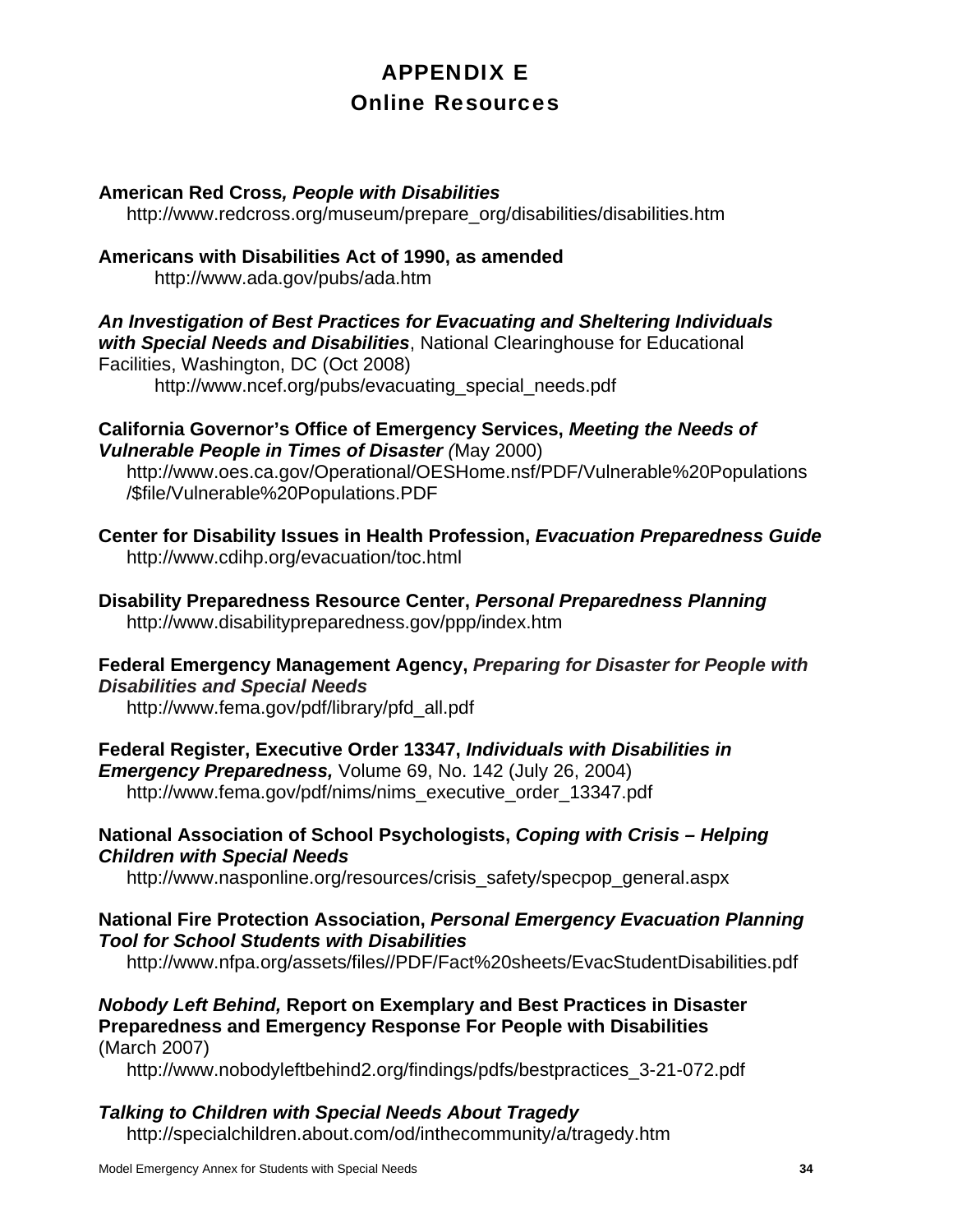### **U.S. Department of Education, Administration for Children and Families,** *Coping With Disaster: Suggestions for Helping Children with Cognitive Disabilities*

http://www.acf.hhs.gov/programs/add/Sept11/addcoping.html

### **U.S. Department of Education, ERCM Express***, Integrating Students with Special Needs and Disabilities into Emergency Response and Crisis Management* **Planning** (Volume 2, Issue 1, 2006)

http://rems.ed.gov/docs/Disability\_NewsletterV2I1.pdf